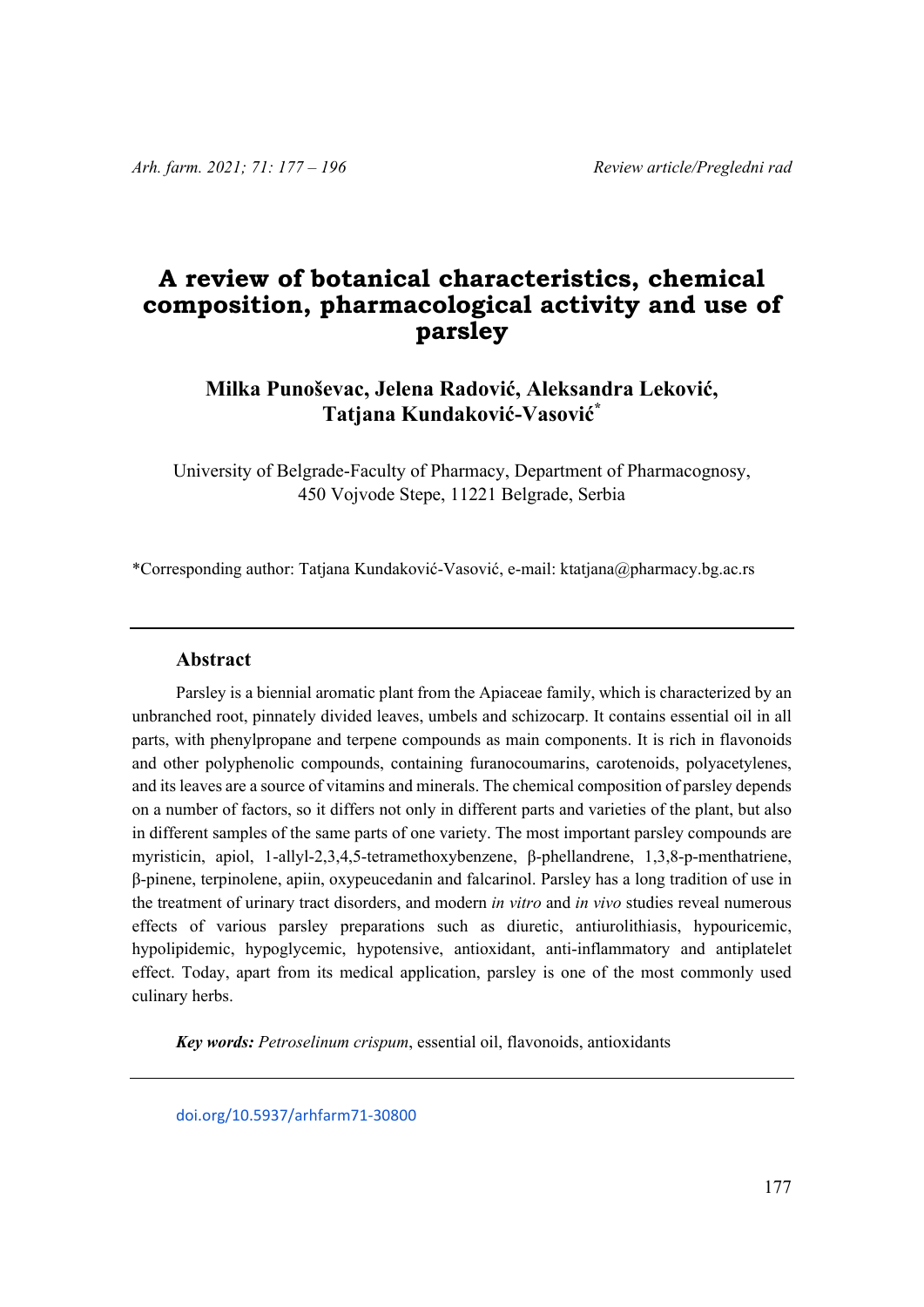## **Introduction**

 Parsley (*Petroselinum crispum* (Mill.) Nym) is a biennial aromatic plant from the Apiaceae family. This medicinal herb has been widely used in the Mediterranean for more than 2000 years, firstly by Ancient Greeks in religious rites until Hippocrates introduced it as a diuretic. Parsley was brought to Central Europe by the Romans, and around 795 CE its cultivation in this area become obligatory by the law of Charles the Great. Today, in addition to its medical use, parsley is used as a spice around the world, mostly in omelets, salads, sauces, soups, for making herb butter but also as an accompaniment to various other dishes (1).

 This paper will describe the botanical characteristics of parsley, some of which are common to all species of the Apiaceae family, as well as the chemical composition of parsley leaves, roots and fruits, including the composition of their essential oils, and variations in composition under the influence of different factors. Both *in vitro* and *in vivo* assays will be presented in order to prove the pharmacological effects of parsley fruits, roots and leaves, their various extracts, essential oils and isolated components. Toxic effects and studies of the mechanisms of action of active components will be also discussed. In addition, the use of parsley in different folk medicines, as well as the traditional and modern use, will be covered.

#### **Taxonomy**

The Umbelliflorae order includes seven families, and the most abundant is the Apiaceae family, which counts 275 genera and 2850 species growing around the world (2). Only in the Republic of Serbia, this family is represented with 53 genera and 138 species (3). This family is also commonly known as the Umbelliferae family, because of the characteristic inflorescences that look like a shield (*umbella* - shield) (4).

 *Petroselinum crispum* (Mill.) Nym, parsley (syn. *Petroselinum sativum* Hoffm., *Petroselinum hortense* Hoffm., *Apium crispum* Mill., *Apium petroselinum* L.) is the only species of genus *Petroselinum* that grows in the Republic of Serbia (3). Parsley appears in three common cultivated varieties as *P. crispum var. crispum* - curly leaf parsley; *P. crispum var. neapolitanum* - flat leaf parsley; and *P. crispum var. tuberosum* - rooted parsley (5).

## **Botanical description**

 The parsley root is fusiform, up to 20 cm long, yellowish and almost fibreless, sweet to slightly astringent (1,6,7). It is a biennial plant. A leaf rosette is developed in the first year while vertical, hollow stem with opposite branches is developed during the second year. The leaves are dark green and shiny. The basal ones are 2 or 3 time pinnately divided and the upper ones are sessile with linear shaped apical lobes. The flowers are small, actinomorphic, male or hermaphroditic, with white or yellowish corolla and barely developed calyx. It flowers from June to July, in the second year (1,3,4).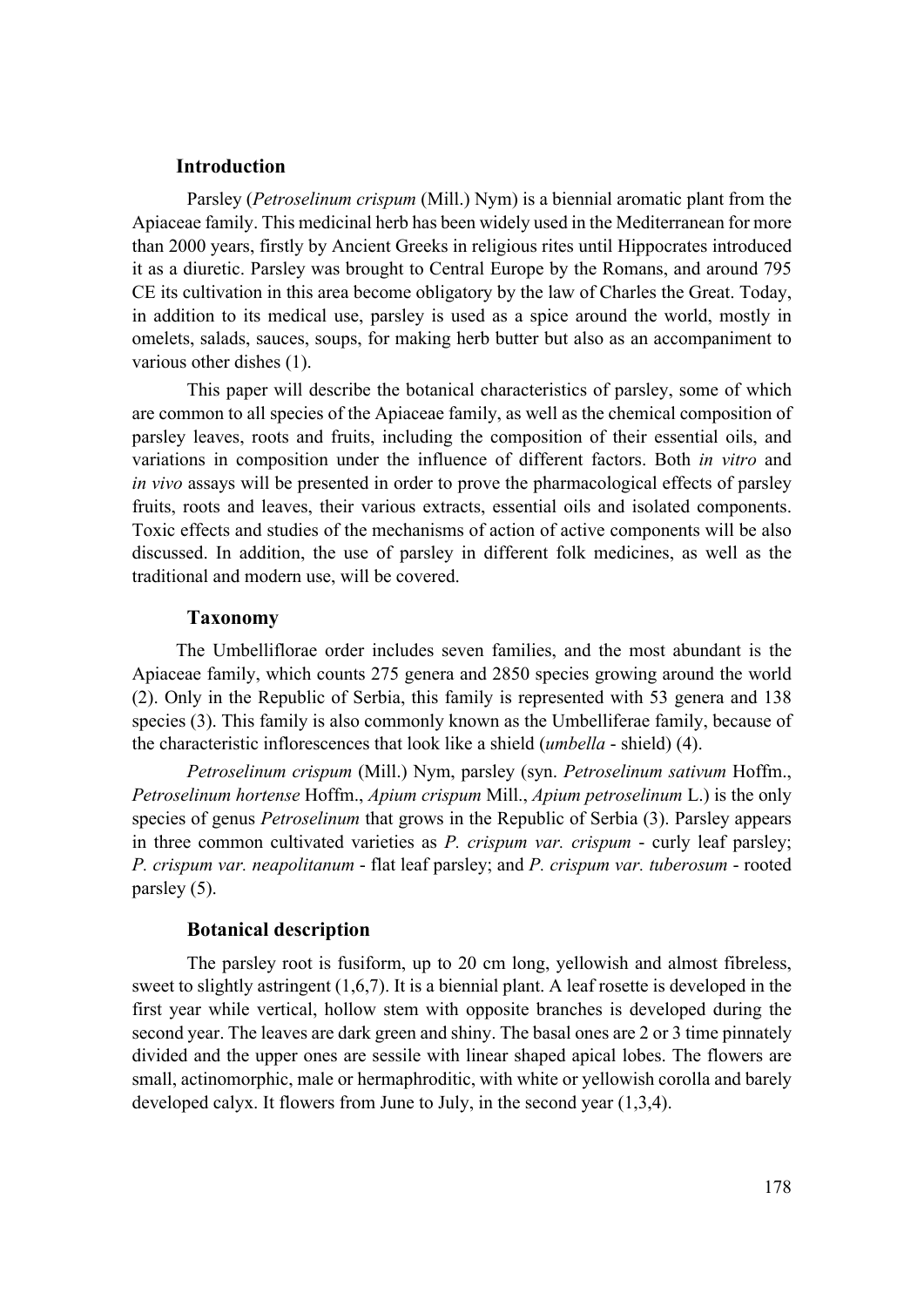The characteristic fruit for all members of the Apiaceae family is an ovate, greenish and ribbed schizocarp, which breaks into two equal mericarps when ripe (4,7). Each mericarp has a ventral, flat side and dorsal, convex side. Mericarp contains 5 main, elongated ribs (3 dorsal and 2 lateral) composed of mechanical tissue and between the main ribs, in the dents, there are secondary ribs. Secretory channels with essential oil are placed in the mesocarp of secondary ribs. Except essential oil, these channels contain simple coumarins and furanocoumarins which are responsible for characteristic smell and taste of parsley fruit (3,4).

 It is important to distinguish the aerial parts of the parsley from similar poisonous species of such as *Aethusa cynapium* ("fool's parsley") and *Conium maculatum* (hemlock). Both species are characterized by lighter-colored leaves, which leave an unpleasant odor after rubbing, and white corolla leaves, while hemlock has a stem with brown-red dots. Parsley root can also be substituted for the root of *Pastinaca sativa* (parsnip), but this species is edible and also used as a culinary spice (1).

#### **Habitat and cultivation**

 Parsley originates from Southwestern Europe and Western Asia. Although parsley grows widely upon old walls and fields, it is cultivated around the world as a culinary spice (1,3). Parsley is usually sown at the end of winter (in March or April), less often in autumn, on moist, light, humus soil. The leaves can be harvested in June, and the roots in October or November. Parsley can also be grown as a potted plant. Interestingly, it cannot be sown for more than one season in the same location due to auto-incompatibility (1). Despite being commonly known as an aromatic plant, in addition to essential oil, parsley contains numerous components of various pharmacological activities (6). The root (*Petroselini radix*), aerial parts (*Petroselini herba*) and fruit (*Petroselini fructus*) are used as herbal drugs. The essential oil of parsley (*Petroselini aetheroleum*) is derived from the fruit (1,6,8). Parsley essential oil is used in the food industry as a flavoring agent for various foods (8).

## **Chemical composition of parsley essential oil**

 Parsley essential oil is obtained by steam distillation of parsley fruit (fresh, ripe and pulverized). Although the fruit contains most of the oil, it is also present in leaves and roots. Parsley essential oil is pale yellow or colorless (6). This essential oil is a mixture of different metabolites such as phenylpropanoids, monoterpenes, sesquiterpenes, alcohols, aldehydes, ketones and aromatic compounds (1,9). Parsley essential oil is best known for its use in food, pharmaceutical, cosmetic and chemical industries (10). The major components of essential oil from parsley leaf, herb, root and fruit are presented in Table I.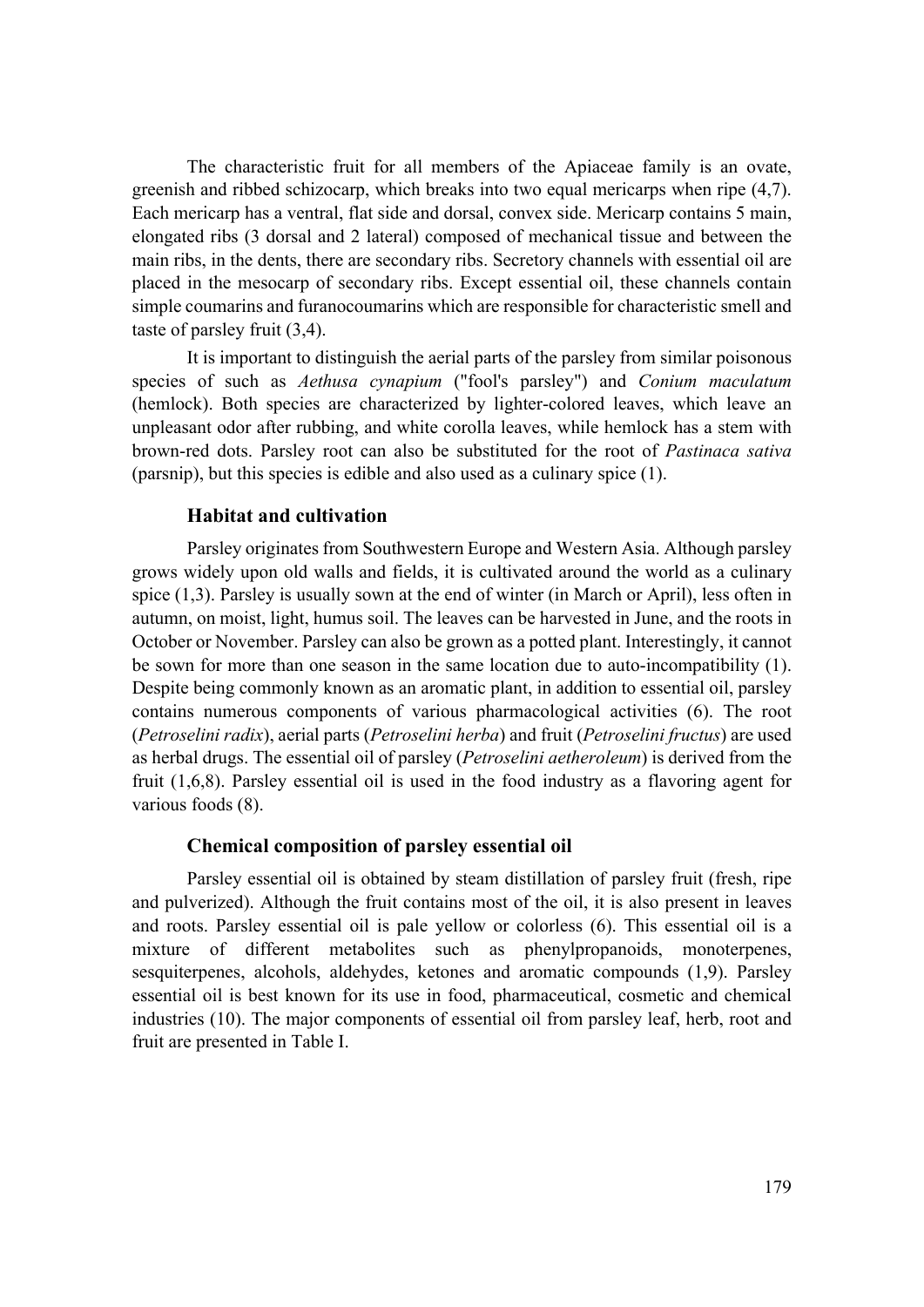| Part of the plant |                                               | Leaf<br>(1, 5, 7, 9) | Herb<br>(7, 11)          | Root<br>(1, 7, 8) | Fruit<br>(7, 8, 9) |
|-------------------|-----------------------------------------------|----------------------|--------------------------|-------------------|--------------------|
| Phenylpropanoids  | apiol                                         | $^{+}$               | $\qquad \qquad +$        | $\qquad \qquad +$ | $\boldsymbol{+}$   |
|                   | myristicin                                    |                      | $\! + \!$                | $^{+}$            | $^{+}$             |
|                   | elemicin                                      | $^{+}$               |                          |                   | $^{+}$             |
|                   | 1-allyl-2,3,4,5-tetramethoxybenzene           |                      | $^{+}$                   |                   | $^{+}$             |
|                   | eugenol                                       | -                    | $\overline{\phantom{a}}$ | -                 | $^{+}$             |
|                   | $\beta$ -phellandrene                         | $^{+}$               | $+$                      | $+$               | $^{+}$             |
|                   | $p$ -mentha-1,3,8-triene                      | $^+$                 | $^+$                     |                   |                    |
|                   | 4-isopropenyl-1-methylbenzene                 | $^+$                 |                          |                   |                    |
|                   | myrcene                                       | $^{+}$               | $^{+}$                   |                   | $^{+}$             |
|                   | $\alpha$ -pinene                              | $^{+}$               | $^{+}$                   | $^{+}$            | $^{+}$             |
|                   | $\beta$ -pinene                               | $^{+}$               | $^{+}$                   | $^+$              | $^+$               |
| Monoterpenes      | $\alpha$ -phellandrene                        | $^{+}$               | $^{+}$                   |                   |                    |
|                   | p-cymene                                      |                      |                          |                   | $^+$               |
|                   | terpinolene                                   | $^{+}$               | $^{+}$                   | $^+$              |                    |
|                   | $\alpha$ -terpinene                           | $^{+}$               |                          |                   |                    |
|                   | myrtenyl acetate                              | $^{+}$               |                          |                   |                    |
|                   | limonene                                      | $^+$                 | $^+$                     | $^+$              | $^+$               |
|                   | $\alpha$ , p - dimethylstyrene                |                      | $^+$                     |                   |                    |
|                   | sabinene                                      | $^{+}$               |                          |                   | $^{+}$             |
|                   | $\gamma$ -terpinene                           | $\boldsymbol{+}$     |                          |                   |                    |
|                   | $(E)$ -β-fernesene                            | $+$                  |                          |                   |                    |
|                   | germacrene D                                  |                      |                          |                   |                    |
|                   | angelic acid esters                           | $^{+}$               |                          |                   |                    |
|                   | $\alpha$ -copaene                             | $^{+}$               |                          |                   |                    |
| Sesquiterpenes    | $\alpha$ and $\beta$ -cubebene                | $^{+}$               |                          |                   |                    |
|                   | $\gamma$ -elemene                             | $\! +$               |                          |                   |                    |
|                   | $\alpha$ -humulene                            | $^{+}$               |                          |                   |                    |
|                   | $\gamma$ -amorphene                           | $^{+}$               |                          |                   |                    |
|                   | $\alpha$ -, $\gamma$ - and $\delta$ -cadinene | $^{+}$               |                          |                   |                    |
|                   | germacrene A                                  |                      |                          | $\! + \!$         |                    |
|                   | $\beta$ - bisabolene                          | $^{+}$               |                          | $\! +$            |                    |
|                   | carotol                                       |                      |                          |                   |                    |

**Table I** Major components of parsley leaf, herb, root and fruit essential oils.

**Tabela I** Glavne komponente etarskog ulja listova, herbe, korena i plodova peršuna.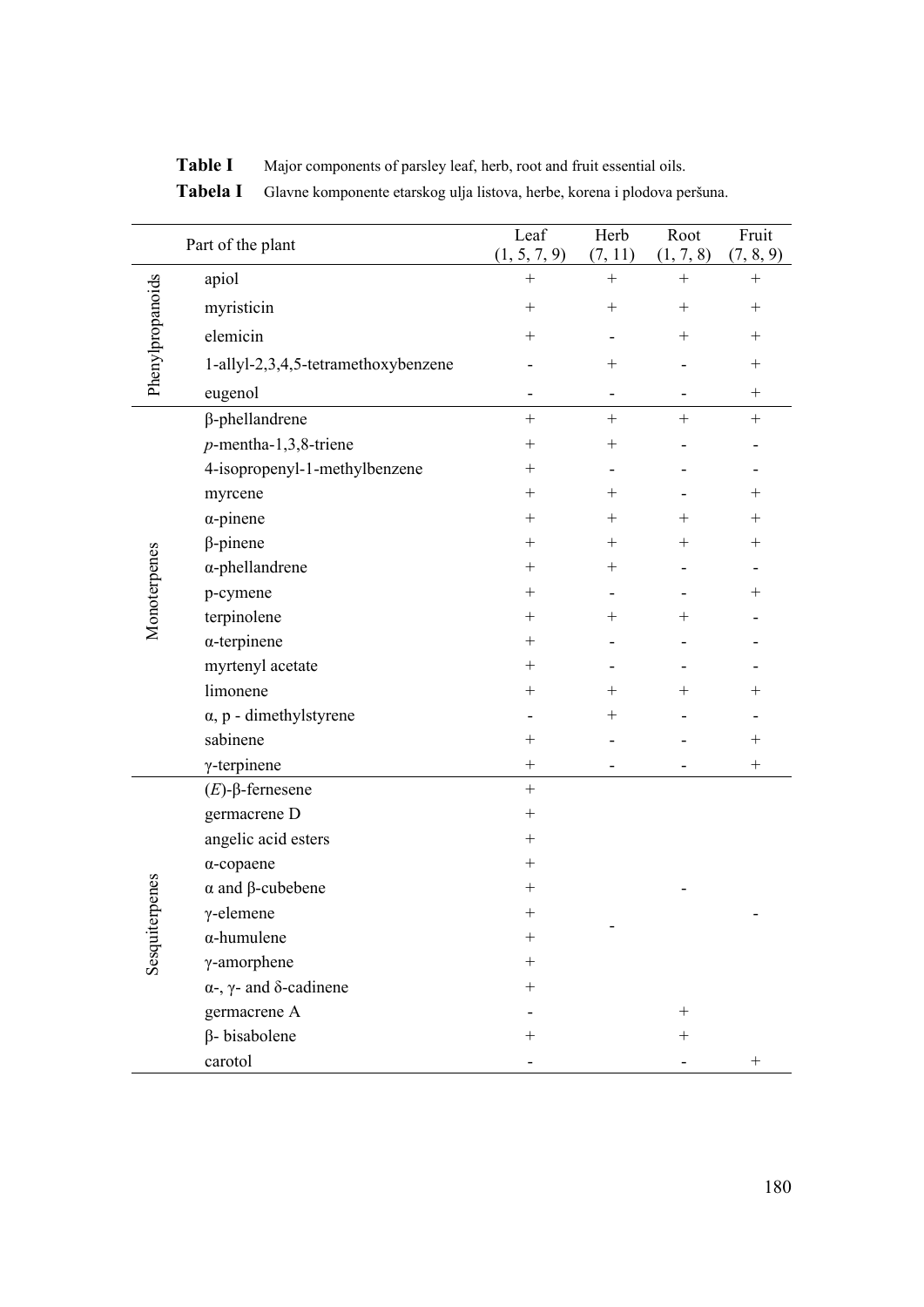#### *Leaf essential oil*

Parsley leaf contains 0.02-0.9% of essential oil with phenylpropanoids (up to 80%) and monoterpenes as main compounds. Sesquiterpenes are present in smaller amounts, up to 4%. Phenylpropanoids and monoterpenes contribute to the odor (1). Odorcontributing substances, found in small amounts, are also: methyl-2-methylbutanoate, oct-1-en-3-one, (*Z*)-1,5-octadiene-3-one, 2-(*p*-tolyl)propan-2-ol, 2-isopropyl-3 methoxypyrazine, 2-*sec*-butyl-3-methoxypyrazine, (*Z*)-6-decenal, (*E*,*E*)-2,4-decadienal, myrcene, linalool, citronellol and β-ionone (1). Other substances found in parsley essential oil are: aldehydes (phenylacetaldehyde, hexanal, benzaldehyde), aromatic compounds (toluene, *m*- and/or *p*-xylene), ethers (2-pentylfuran), alcohols ((*Z*)-hex-3-en-1-ol) and ketones (cryptone) (9). A hay-like odor develops through leaf drying processes as a result of 3-methyl-2,4-nonanedione forming. Parsley leaf taste is similar to cabbage, due to presence of dimethyl sulfide, methylpropane and 2- and 3-methylbutanal (1).

 Essential oils of different chemical composition can be the consequence of seasonal variation (plant and harvest time), stage of growth ("age" of parsley) and geographic location. As a consequence of seasonal variation, higher concentrations of apiol were detected in parsley planted in December and harvested in April than in parsley planted in September and harvested in January. The aging of flat leaf parsley caused a decrease in the concentration of β-phellandrene  $(58.3\% \rightarrow 0\%)$  and myristicin  $(12\% \rightarrow 0\%)$ , and an increase in the concentration of 1,3,8-*p*-menthatriene  $(0.4\% \rightarrow 79.9\%)$ (5). The amount of individual components varies in different parts of the plant and varieties (9). For example, the variable chemical composition of parsley essential oil was confirmed by testing the composition of essential oil obtained by hydrodistillation from 4 commercial samples – 2 samples of flat leaf parsley and 2 samples of curly leaf parsley. Apiol (52.9% and 33.0%) and β-phellandrene (10.0 and 17.0%) were the two most abundant compounds in flat leaf samples, while the third most represented compound in first sample was 1, 3, 8-*p*-menthatriene with 23.4% (1.5% in the second sample) and *p*-cymene in the second sample with 17.3% (0.3% in the first sample). Myristicin was not detected in flat leaf parsley, but in curly leaf samples it was the most represented compound (39.4% and 43.2%) followed by β-phellandrene (31.7% and 35.0%) and 1,3,8*p*-menthatriene (14.9% and 7.9%) (5).

 Due to large differences in the content of individual components, parsley leaf essential oils can be divided into three classes: a myristicin-rich oil (most of the samples that originated from curly leaf); a 1,3,8-*p*-menthatriene-rich oil (most of the samples that originated from flat leaf); and an apiole-rich oil (can be found in both sample varieties). All three of the classes contain high levels of  $\beta$ -phellandrene (5).

#### *Root essential oil*

*P. crispum* ssp. *foliosum* and *P. crispum* ssp. *tuberosum* roots have different amounts of essential oil and a slightly different composition. *P. crispum* ssp. *tuberosum* roots consist of 0.1 to 0.3% of essential oil. The quantity of essential oil in *P. crispum* ssp. *foliosum* roots is 0.20-0.75% (1). If oil is acquired by using hydrodistillation, the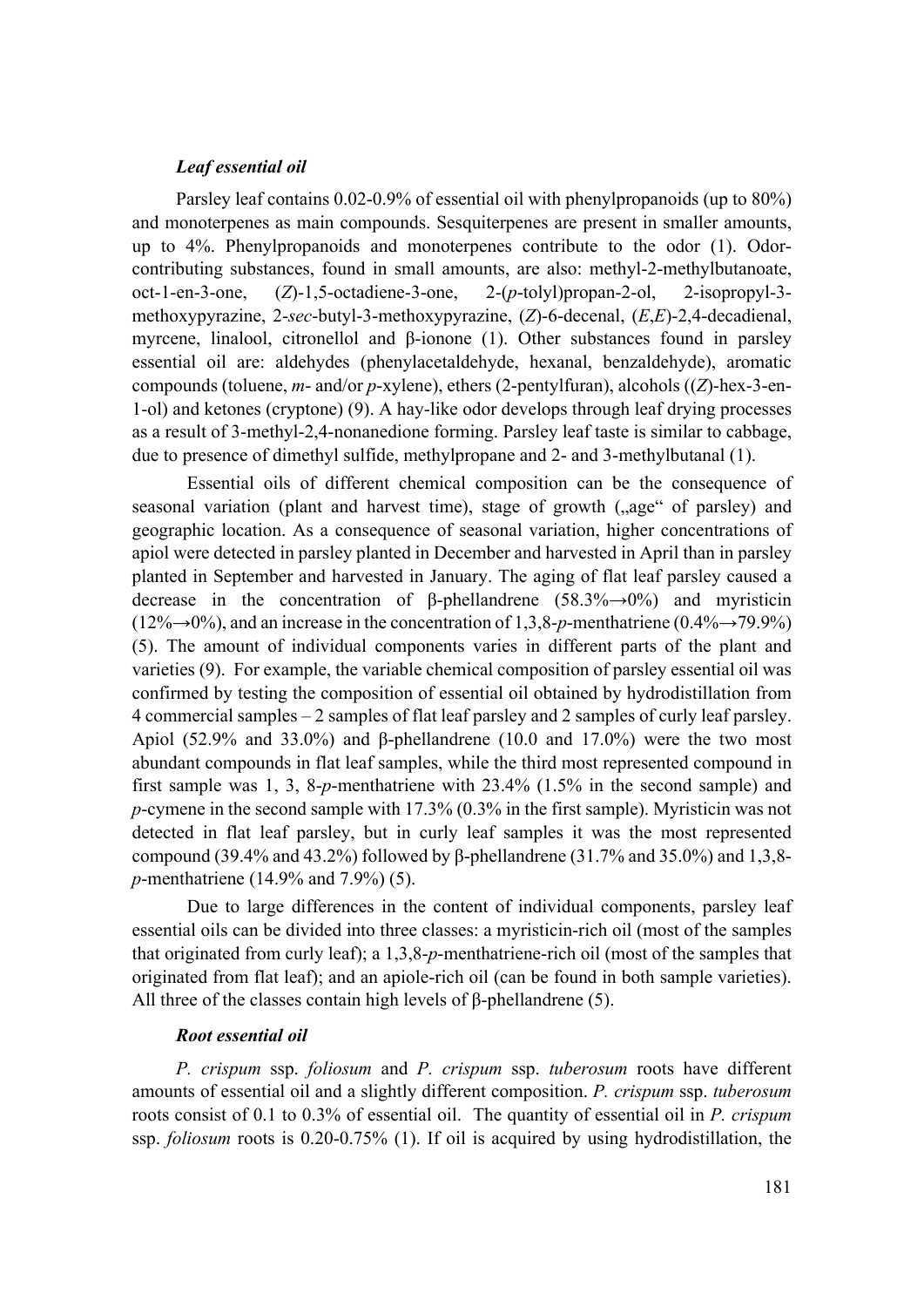main components are phenylpropanoids and monoterpenes, but if the oil is obtained by using diethyl ether, the main compounds are polyacetylenes: falcarinol (30%) and falcarinidiol (9%) (1,8).

#### *Fruit essential oil*

Parsley fruit contains 1-6% of essential oil; *P. crispum* ssp. *tuberosum* has 1-4% and *P. crispum* ssp. *foliosum* 2-6% of essential oil. Phenylpropanoid contents differ between various fruit types: *P. crispum* ssp. *tuberosum* fruit contains the highest levels of apiole; *P. crispum* ssp. *foliosum* contains the highest levels of myrsticin and *P. crispum* ssp. *foliosum* contains similar levels of apiol and myristicin and high level of 1-allyl-2,3,4,5-tetramethoxybenzene (8). Ethanol fruit extract contains sesquiterpenes crispane and crispanone (9).

## **Other constituents of parsley leaf, root and fruit**

Flavonoids are major ingredients of parsley, followed by polyacetylenes (9,12). Parsley contains several important nutrients such as vitamin C, A and B vitamin complex, vitamin K, tocopherols, ergosterol (precursor of vitamin D). It is also rich in minerals (Fe, Zn, Ca, Mg, Na, K, P), fatty acids (linolenic and palmitic acid), carotenoids and furanocoumarins (13,14,15,16). Major furanocoumarins and flavonoids are presented in Table II.

|                               | Parsley leaf  | Parsley roots | Parsley fruit |
|-------------------------------|---------------|---------------|---------------|
|                               | (1, 13)       | (1, 13)       | (7, 8)        |
| Total flavonoid content       | $1.9 - 6.6\%$ | $0.2 - 1.6\%$ | 2%            |
| Apiin                         | $^{+}$        | $^{+}$        | $^{+}$        |
| Total furanocoumarins content | $0.2\%$       | 0.1%          |               |
| Oxypeucedanin                 | $^{+}$        | $^{+}$        | $^{+}$        |
| Xanthotoxin                   | $^{+}$        | $^{+}$        | $^{+}$        |
| Bergaptene                    | $^{+}$        | $^{+}$        | $^{+}$        |
| Psoralen                      | $^{+}$        |               | $^{+}$        |
| Isopimpinellin                | $^{+}$        | $^{+}$        | $^{+}$        |
| Imperatorin                   | $+$           | $^{+}$        | $^{+}$        |
| Angelicin                     | $^{+}$        | $^{+}$        |               |
| Trioxsalen                    | $^{+}$        | $^{+}$        |               |
|                               |               |               |               |

**Table II** Major flavonoids and furanocoumarins in parsley leaf, root and fruit. **Tabela II** Glavni flavonoidi i furanokumarini u listu, korenu i plodu peršuna.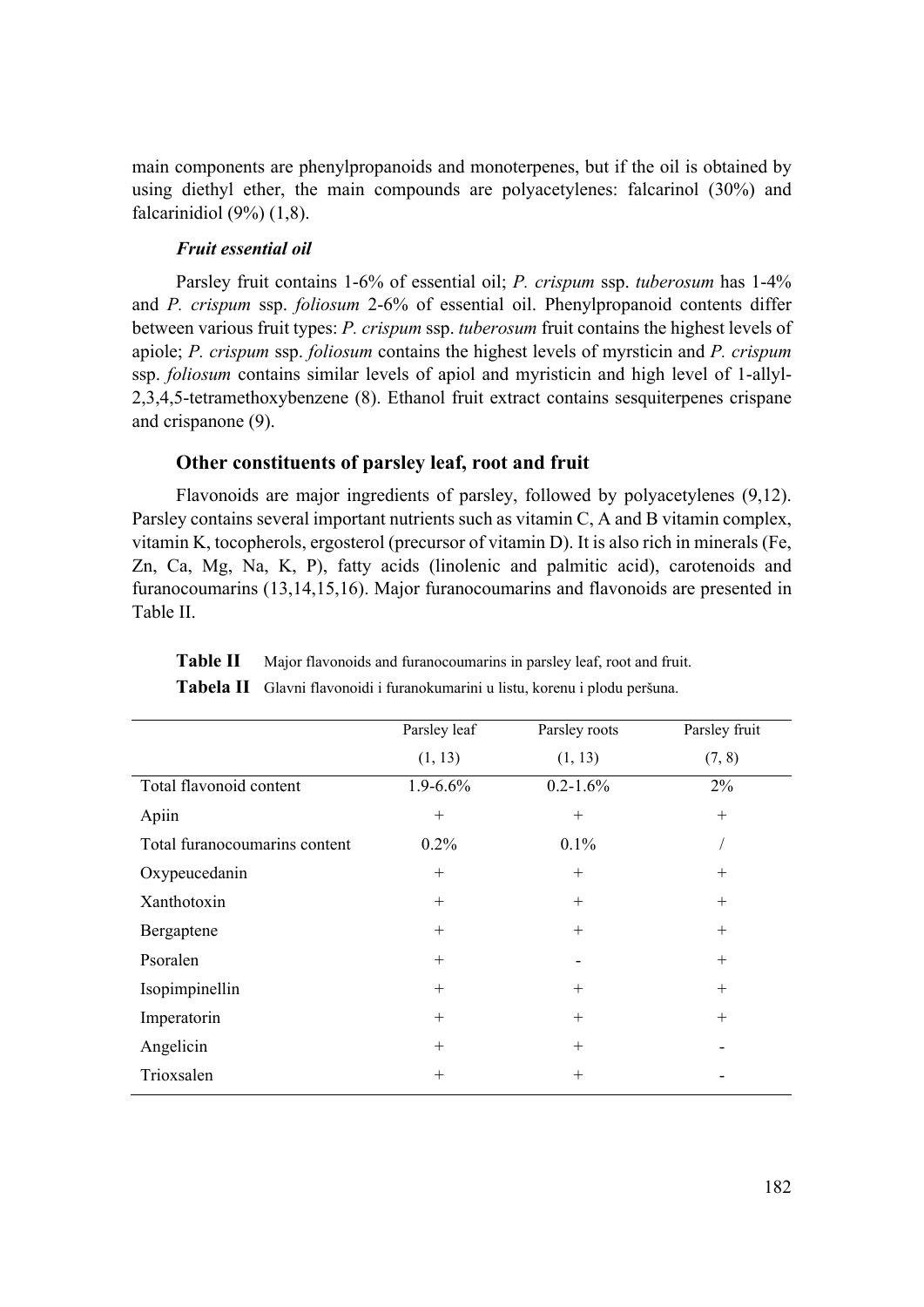#### *Parsley leaf*

 Flavonoids are the predominant compounds of parsley leaf. Besides apiin, which is also found in roots and fruit, other flavonoid compounds found only in parsley leaf are glycosides such as luteolin 7-apiosylglucoside*,* apigenin 7*-*glucoside*,* isorhamnetin 3,7 diglucoside and 6*''-*acetylapiin and aglycones quercetin and kaempferol (1,9,13,15). In parsley aqueous extract naringin, naringenin, hesperidin, rutin and also glycosides of luteolin and apigenin with arabinose, rhamnose and glucose are identified, along with glycosides of isorhamnetin, kaempferol and chrysoeriol (9,15,17).

 Parsley leaves also contain 0.2% of furanocoumarins (oxypeucetanin, bergaptene, psoralen and others) (1,13).

 Vitamin C can be found in fresh parsley leaf in quantities between 0.12-0.4 % (1). Cultivated flat leaf form of *P. crispum* ssp. *foliosum* contains the highest content of ascorbic acid, followed by α- and  $\gamma$ - tocopherol. The content of  $\gamma$ -tocopherol and total tocopherols is the highest in flat leaf parsley form. Variations in α-tocopherol (main form of vitamin E) content can be significant in relation to antioxidative activity of this plant (13). Parsley leaf also contains carbohydrates such as apiose, which are mostly part of flavonoids glycosides (9). Sucrose, glucose, rhamnose, mannose, arabinose and mannitol were identified in parsley leaf aqueous extract (15). Carotenoids, β-carotene, lutein, violaxanthin and neoxanthin are also found (9,13). Falcarinol, falcarindiol, falcarinone and falcarinolone are identified among polyacetylenes (12).

#### *Parsley roots*

 Furanocoumarins (oxypeucetanin, bergaptene, xanthotoxin and others) are the main constituents of roots (1,13). Phtalides such as (*Z*)-ligustilide, senkyunolide and butylphtalide are also present in lower concentrations in parsley roots and they are shown to contribute to odor (1,8). The majority of polyacetylenes are detected in parsley root: falcarinol, falcarindiol, falcarinone and falcarinolone (1,7,8).

#### *Parsley fruit*

 The main components of parsley fruit, besides furanocoumarins, are fatty oils in the content of 25% (8). The main fatty acid is petroselinic acid (60-80%) in the form of glycerides (7). Carbohydrate apiose (as a part of flavonoid glycosides) is also detected (9).

## **Pharmacological activities**

 In addition to the well-known diuretic and antispasmodic effect, the active ingredients of parsley are responsible for a very wide range of positive effects: hepatoprotective, antidiabetic, analgesic effects. Anti-inflammatory, antianemic, antihyperlipidemic, antitumor, antihypertensive, anticoagulant and immunosuppressive effects are more related to the active components of parsley leaves (13). Various preparations of parsley also have antimicrobial, hypouricemic, antioxidant, and estrogenic effects (18).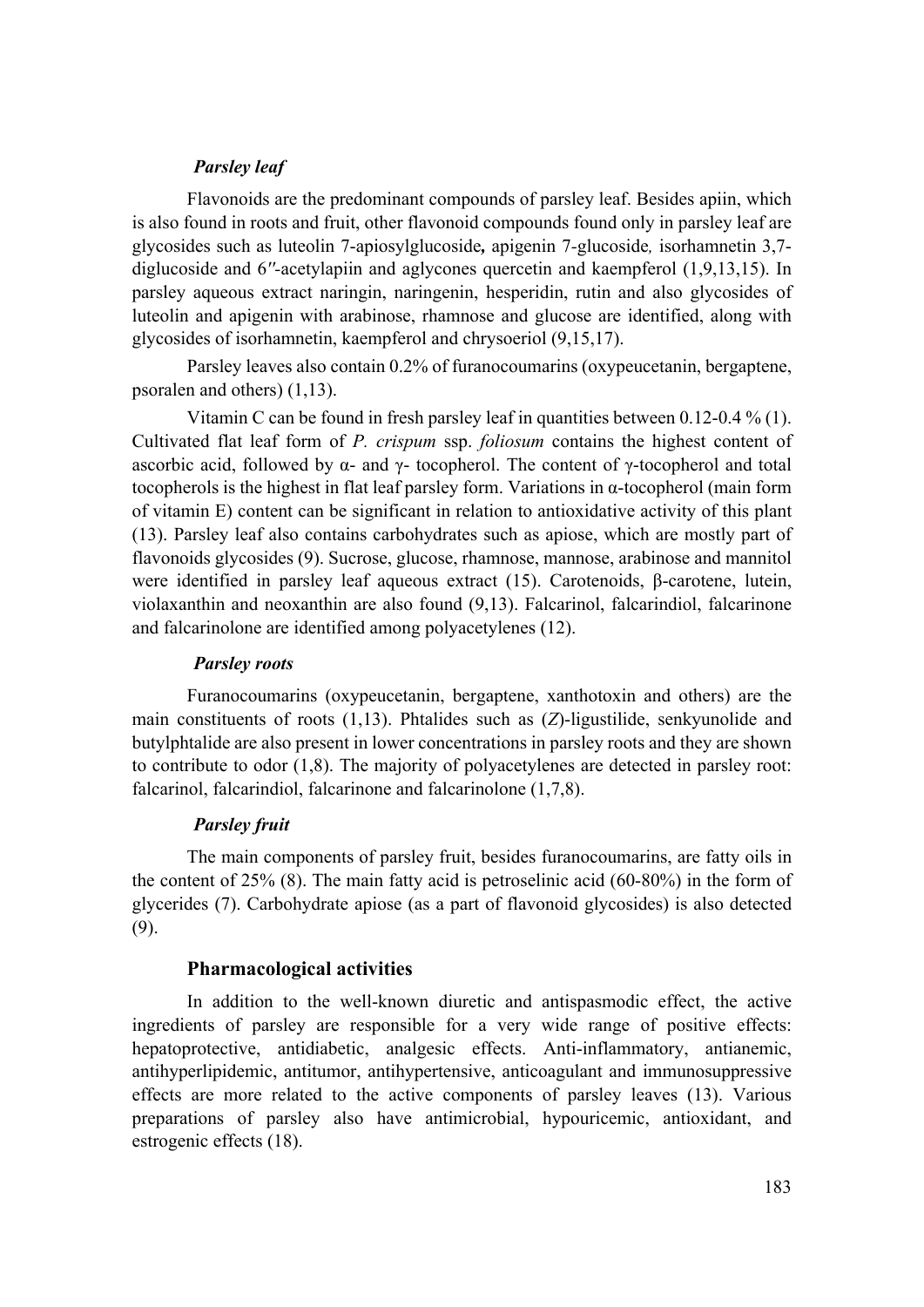#### **Diuretic effect**

 It has been proven *in vivo*, on mice and rats, that parsley fruit has a diuretic effect, due to the irritating effect of the essential oil and flavonoids on renal parenchyma (1,6,8). Moreover, *in vivo* experiments show that aqueous extract of parsley fruit increases urine volume and water intake, and consequently increases urine flow while inhibiting kidney Na<sup>+</sup>/K<sup>+</sup>-ATPase activity, with stronger inhibition observed against cortex ATPase (94.7%) compared to 55% inhibition of medullary ATPase). This inhibition results in decreased reabsorption of  $K^+$  and  $Na^+$  from the tubular lumen; water follows these ions, which leads to a diuretic effect (19). Additionally, flavonoids, such as quercetin, kaempferol and naringenin found in parsley leaves, have an antagonistic activity at adenosine A1 receptors, which leads to a diuretic effect. It should be noted that conventional diuretics often cause hypokalemia, while parsley, as a rich source of potassium, does not express this side effect (14,20). The parsley root also has a diuretic effect, but it is less intense than the effect of the fruit (8).

## **Spasmolytic effect**

 Preparations of the fruit, root and herb of parsley have a spasmolytic effect. Essential oil constituents apiol and myristicin act primarily on the uterus (8). Ethanol extract of *P. crispum* fruit reduces KCl and CaCl<sub>2</sub>-induced contractions of isolated rat ileum by blocking voltage-dependent  $Ca^{2+}$  channels. Aqueous and ethanol extracts of the aerial parts also show a spasmolytic effect on contracted isolated rat ileum induced both spontaneously and by acetylcholine. Both these effects are dose-dependent (21,22). Parsley root also acts as a mild antispasmodic (6).

#### **Anti-urolithiasis effect**

 The anti-urolithiasis effect of parsley has been the subject of several *in vivo* studies on rats with induced urolithiasis and similar results were obtained. In ethylene glycol (EG) - induced urolithiasis, the aqueous extract of *P. crispum* aerial parts and roots reduced serum urea and uric acid levels and increased serum  $Mg^{2+}$  levels. In rats fed with EG, the aqueous extract of the roots and aerial parts of *P. crispum* led to a decrease in the number of calcium oxalate deposits (16). In EG and NH4Cl-induced urolithiasis on male albino rats, ethanol extract of *P. crispum* fruit contributed to a decrease in urinary  $Ca^{2+}$ , protein excretion and urine pH, and a decrease in the number, size and precipitation of calcium oxalate crystals. Some studies suggest that the potential mechanisms by which parsley exerts its anti-urolithiasis effect may be related to the high chlorophyll content (inhibits the calcium oxalate dehydrate formation, which consequently prevents the occurrence of kidney stones) and  $Mg^{2+}$  content (binds intestinal oxalates and reduces their availability for calcium to form calcium oxalate stones) (14,16). Active compounds with antioxidant activity (rutin, quercetin, hyperoside and diosmin) are probably the most responsible for the anti-urolithiasis effect (16).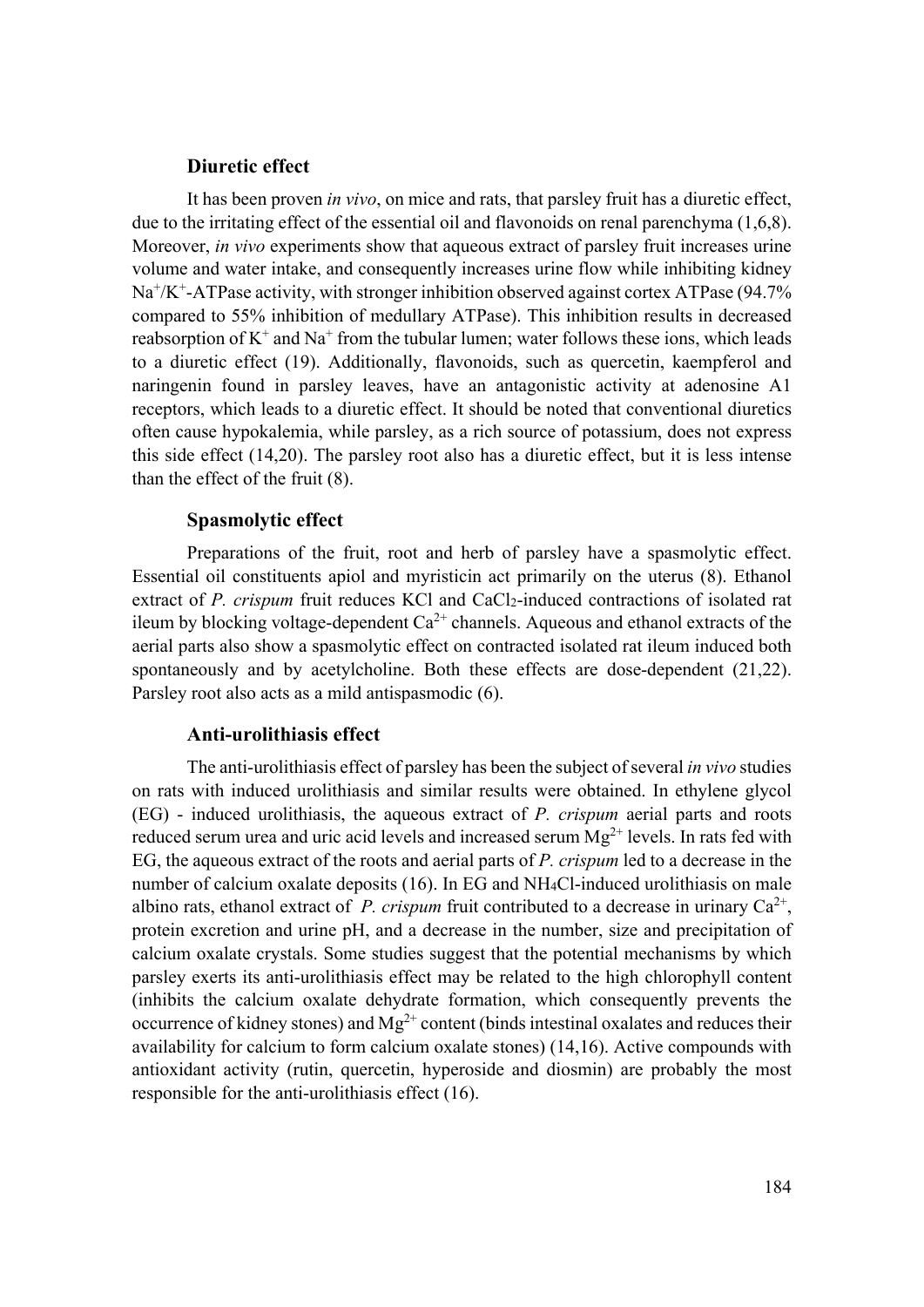## **Hypouricemic effect**

 In an *in vivo* investigation performed on mice with oxonate-induced hyperuricemia, the effect of aqueous parsley leaf extract was demonstrated by various mechanisms. The use of this extract leads to a significant reduction of uric acid levels, blood urea nitrogen (BUN)*,* aspartate transaminase (AST) and alanine transaminase (ALT), and a reduction of the activity of serum and hepatic xanthine oxidase (an enzyme responsible for uric acid synthesis). Also, it acts against oxidative stress that occurs in hyperuricemic mice by: lowering the level of interleukin 1 beta (IL-1β) and tumor necrosis factor alpha (TNF- $\alpha$ ) (inflammatory cytokines) and increasing the level of interleukin 10 (IL-10) in the serum (anti-inflammatory cytokines), lowering the level of malondialdehyde (MDA) that causes tissue damage and enhancing antioxidant capacity by increasing catalase enzyme levels, glutathione peroxidase, as well as reduced glutathione levels. In addition, it promotes the regeneration of normal kidney structure (23).

## **Antioxidant effect**

 Phenolic compounds and especially flavonoids can be H-donors to free radicals and can prevent cell damage and inhibit numerous biochemical processes in the human body, thus having a positive effect on chronic degenerative and neurodegenerative changes, atherosclerosis and the consequences of aging (17). The highest content of flavonoids was found in parsley extracts made from leaves (8). Numerous *in vitro* models have proven the high antioxidant capacity of different polarity extracts of leaves, aerial parts and roots, as well as the essential oil of the fruit. Parsley extracts (mostly methanol and aqueous), with apigenin as active compound, show a high capacity to neutralize 2,2-diphenyl-1-picrylhydrazyl (DPPH) radicals, high chelating capacity of  $Fe^{2+}$  ions, high ability to "capture" hydroxyl radicals and significant lipid peroxidation inhibition capacity *in vitro*. All these effects were higher than tested standards and are dosedependent (9,10). The essential oil of the fruit, with myristicin and apiol as main compounds, also expresses antioxidant activity, but it is lower than the activity of the mentioned extracts and tested standard substances (24). Additionally, it is believed that sesquiterpenes play a potentially important role in the antioxidant effect of parsley essential oil (10). Various leaf extracts have shown antioxidative activity on isolated rat brain, liver and blood by increasing the activity of enzymes, such as glutathione peroxidase, xanthine oxidase and catalase, or by decreasing lipid peroxidation (25,26).

 The introduction of parsley leaves into the diet of 14 people (7 males and 7 females) for one week caused a significant increase in the levels of antioxidant enzymes, erythrocyte glutathione reductase and superoxide dismutase compared to the control group of people with a normal diet. Apigenin is the most responsible for this effect (27).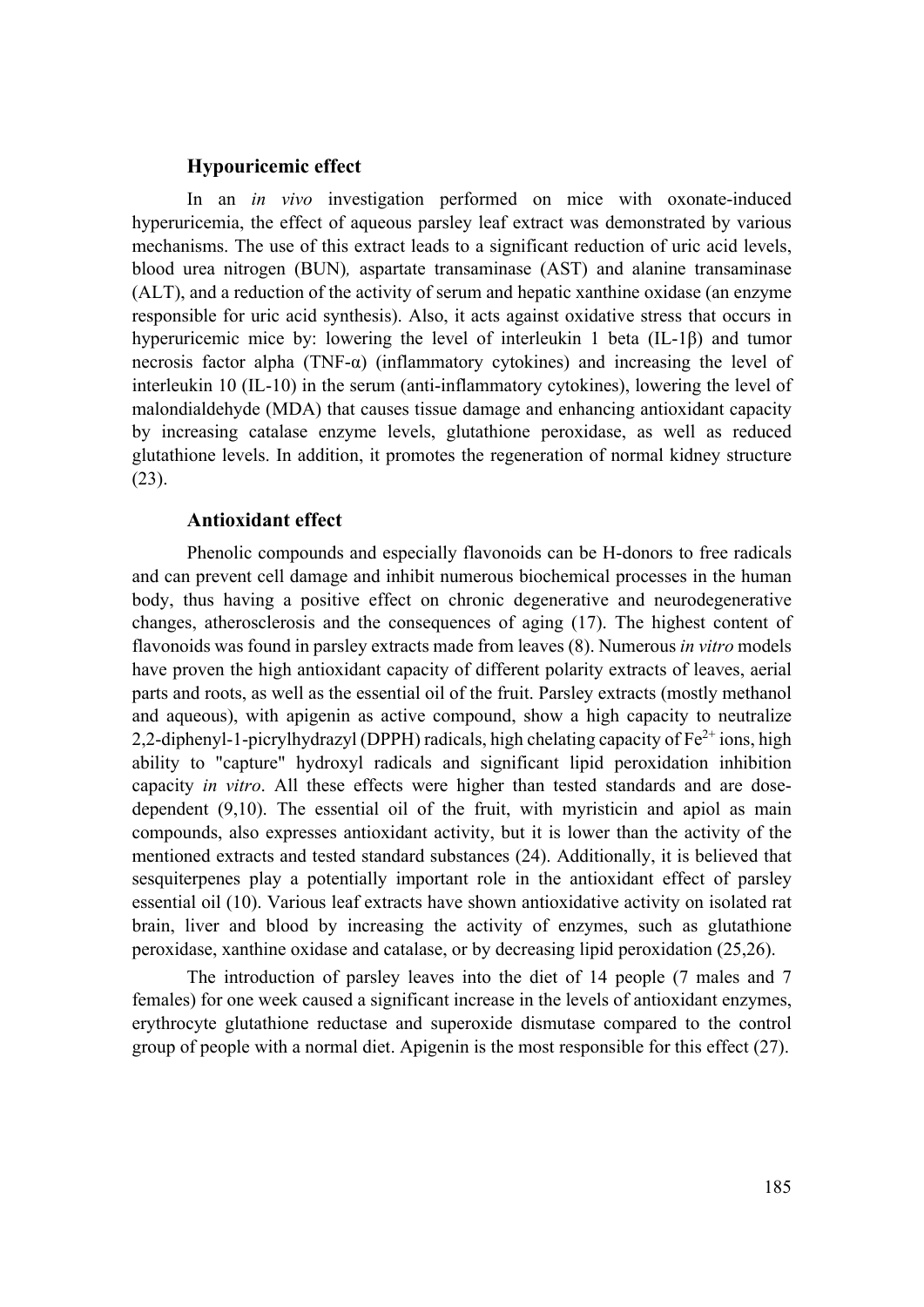#### **Anti-inflammatory effect**

 An *in vitro* study of the anti-inflammatory effect of water-methanol extract of the parsley herb, rich in flavonoids and other polyphenols, was performed. All the effects of parsley extract correlated with the content of flavonoids, but not with the content of total polyphenols, which indicates the important role of flavonoids in the anti-inflammatory action. Parsley extracts have a high potential for removing nitric oxide (NO) free radicals, a strong antidenaturation effect on proteins, and a high potential for membrane stabilization, compared to diclofenac-sodium as a standard. There is evidence (experiments with *p*-lactoglobulin, bovine serum albumin and soybean glycine) that the interaction between flavonoids and protein increases the thermal stability of the protein and has a great influence on its secondary structure, which explains the antidenaturation effect. Flavonoids can build hydrogen bonds with the hydrophilic heads of the lipid bilayer of the membrane and thus reduce the fluidity and increase the rigidity of the membrane, which ensures its integrity and stabilization (28).

## **Antibacterial effect**

 Freeze-dried parsley leaves (in the quantities of 0.12 to 8%) inhibit the growth of *Escherichia coli*, *Listeria monocytogenes*, *L. innocua* and *Erwinia carotovora*, while they are inefficient against *Pseudomonas fragi*. This effect can be related to the presence of furanocoumarins (1). Methanol and aqueous leaf and stem extracts have an antibacterial effect against *Bacillus subtilis* and *E. coli*. This effect is also due to the presence of furanocoumarins. Leaf extracts are more effective in terms of cell damage of both bacteria, while stem extracts have a stronger inhibitory effect on the growth of both bacteria (29). Methanol leaf extract also has *in vitro* antimicrobial activity against *Pseudomonas aeruginosa*, *Staphylococcus epidermidis*, *S. aureus* and *Saccharomyces cerevisiae* (30). Ethanol leaf extract inhibits the growth of *Lactobacillus plantarum* and *Leuconostoc mesenteroides* (9).

 Essential oils have a greater *in vitro* and *in vivo* antibacterial potential than extracts, and they are generally more effective against G+ bacteria, since G- bacteria are less sensitive due to the specific composition of the cell membrane, which represents a barrier to hydrophobic substances such as essential oils (10,11). Due to their complex composition, they probably act through several mechanisms of action simultaneously, such as cell wall lysis, increase of membrane permeability, consequent loss of ions, decrease of membrane potential, proton pump dysfunction and decrease of ATP reserves. Several studies have confirmed the effectiveness of essential oils against bacteria resistant to numerous antibiotics, and they are also effective in dermatological infections. Parsley essential oil from aerial parts demonstrated a moderate antibacterial effect, and was bactericidal against *E. coli* (minimal inhibitory concentration, MIC 32 mg/mL) and *Bacillus spisizeciaela* (MIC 16 mg/mL), and bacteriostatic against *S. epidermidis*  (MIC 4 mg/mL), *S. aureus* (MIC 16 mg/mL), *Enterococcus faecalis* (MIC 16 mg/mL) and *Klebsiella pneumonia* (MIC 32 mg/mL), except against *P. aeruginosa* (11).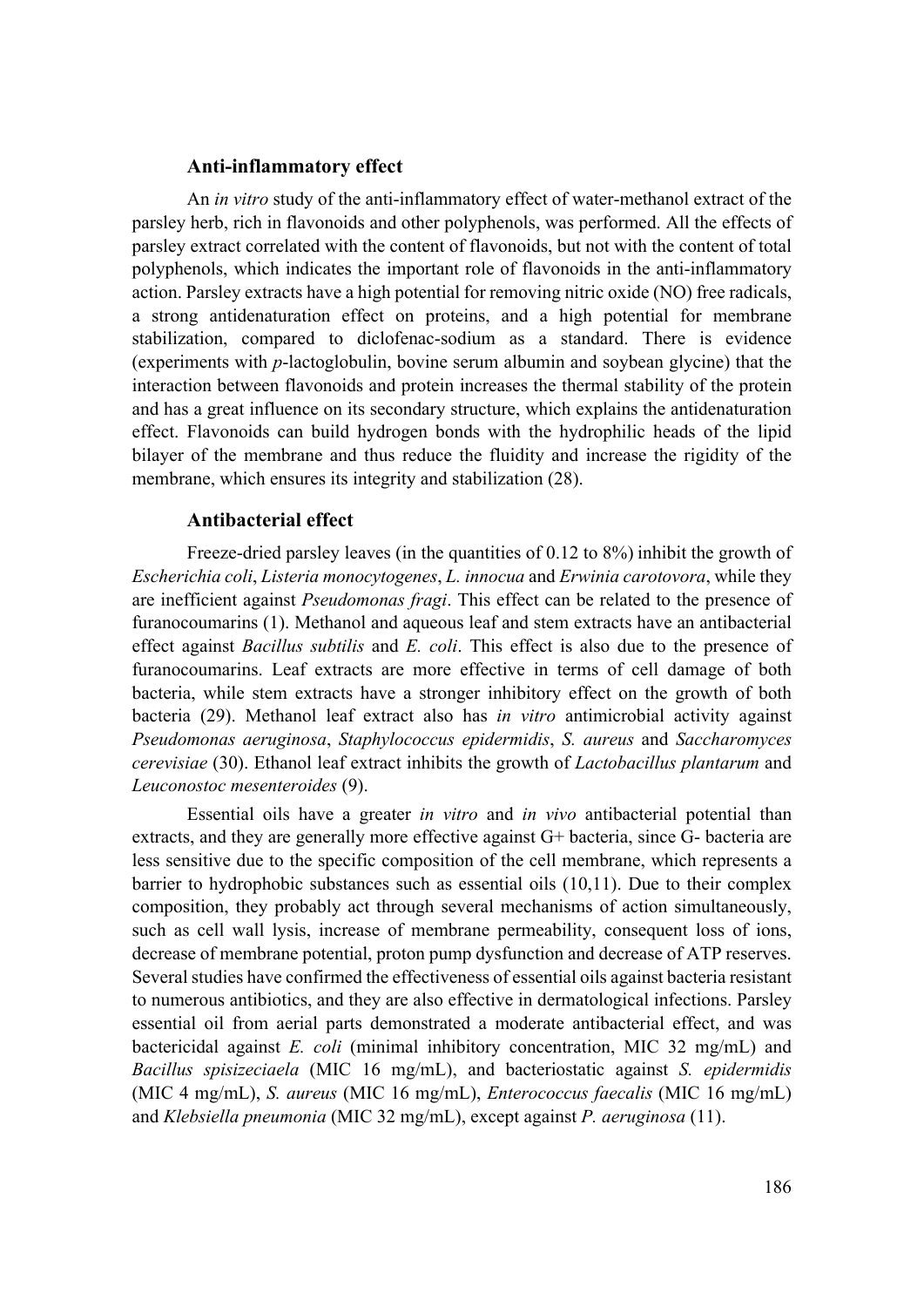High antibacterial activity of the essential oil phenolic components has been linked to the alkyl substitution of the phenolic nucleus, which rarely occurs with stable oil constituents such as myristicin, one of the main components of parsley essential oil. Monoterpene components have practically no antibacterial effect due to low solubility in water. It is important to note that several studies have shown that essential oil usually has a stronger antibacterial effect than a mixture of its main components, which indicates the importance of compounds present in smaller quantities (11).

## **Hypolipidemic effect**

 The hypolipidemic effect of 20% methanol extract of parsley fruit was proven *in vivo* in rats fed with a diet rich in fat and cholesterol. The 8-week administration of the mentioned parsley extract in hypercholesterolemic rats significantly decreased the total cholesterol, triglycerides, low density lipoprotein (LDL) cholesterol, very low density lipoprotein (VLDL) cholesterol and increased the level of high density lipoprotein (HDL) cholesterol in the blood. Also, biomarkers of heart and liver tissues were monitored in the study as well: the use of this extract decreases the levels of all enzymes: lactate dehydrogenase (LDH), creatine kinase-MB (CK-MB), ALT, AST and alkaline phosphatase (ALP). The examination of organs (liver, heart and blood vessels) with extract-treated rats showed an almost normal tissue structure with significantly milder damage compared to the organs of rats with hyperlipidemia. The hypolipidemic effect of parsley can be caused by the presence of plant proteins, betalaine, glucosinolates and antioxidant components, while the organoprotective effect is most likely due to the action of antioxidant ingredients such as flavonoids, carotenoids and phenolic compounds (18).

## **Antihypertensive effect**

 Examination of the antihypertensive effect of parsley aerial part aqueous extract was performed *in vivo* on rats with normal blood pressure and N-nitro-l-arginine methyl ether (L-NAME) induced hypertension, after a single application of parsley extract (acute treatment) and after repeated application of the same extract (sub-chronic treatment). After one dose of the aqueous extract, a decrease in systolic, diastolic and mean blood pressure was noted in hypertensive rats, while the effect was absent in normotensive rats. With repeated administration, there was a decrease in arterial blood pressure in both groups, with a stronger hypotensive effect in hypertensive individuals. In order to determine the mechanism of action, an *in vitro* study was performed on an isolated rat aorta. A pronounced dose-dependent vasodilatory effect on contractions induced by KCl and epinephrine was demonstrated, by blocking the entry of extracellular  $Ca^{2+}$  into smooth muscle cells of the aortic wall, through voltage-gated and receptor-operated  $Ca^{2+}$ channels. Parsley extract-induced vasorelaxant effect was endothelium-independent and was not mediated trough the potassium channels, β-adrenergic receptors, vascular cyclooxygenase or NO-cGMP pathways. The diuretic effect of parsley the most likely contributed to the antihypertensive effect. Interestingly, the potentiating effect of L-NAME (NO synthase inhibitor) on the vasodilatory effect of low-dose parsley extract was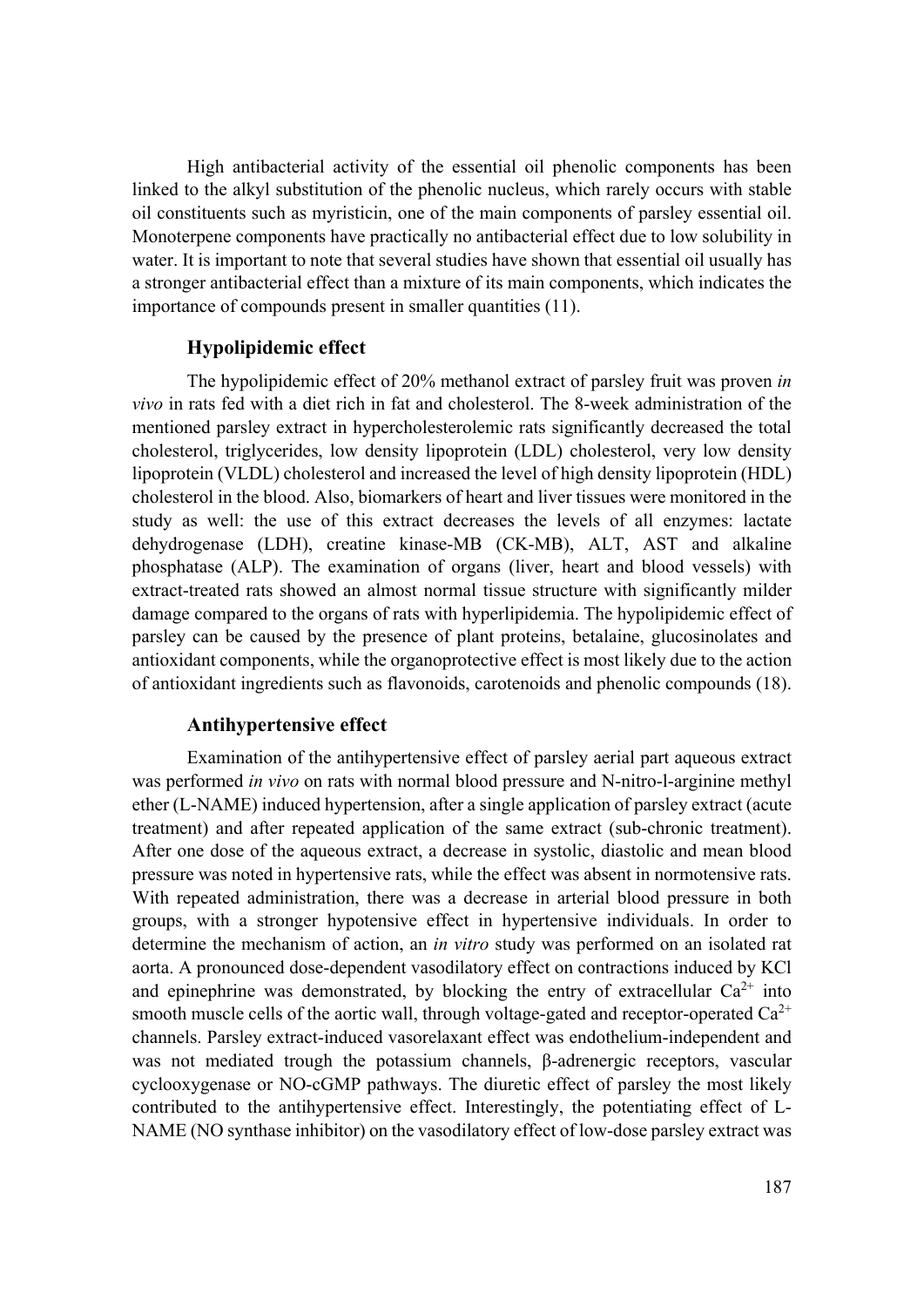observed in this study and requires further consideration (31). Aqueous and ethanol parsley leaf extract lowered blood pressure measured in the carotid artery of anesthetized rats; ethanol extract showed a stronger hypotensive effect. Reduced pulse strength and heart rate were observed in the subsequently isolated rat heart chamber, and this effect was more pronounced with ethanol extract. These results indicate antihypertensive and negative inotropic and chronotropic effects of parsley leaf extracts (9).

#### **Antidiabetic activity**

 Antidiabetic effect of aqueous parsley leaf extract has been examined in several studies. It has been demonstrated that the extract lowers blood glucose levels and serum ALP and ALT, and has hepatoprotective and cardioprotective effects in rats with streptozotocin-induced diabetes. The antihyperglycemic effect is not due to the regeneration of pancreatic β-cells, since no morphological changes have been observed in the pancreas due to treatment with parsley leaf extract, but due to the presence of flavonoids, phenolic components and ascorbic acid and their antioxidant action (9).

## **Effects on the gastrointestinal tract**

 The ingredients of parsley essential oil stimulate the secretion of bile and gastric juices and thus contribute to better digestion (1). Ethanol leaf extract has beneficial effects on peptic ulcer in rats due to its antisecretory and cytoprotective effect; tannins, flavonoids and triterpenes are responsible for the effects (32). The aqueous extract from parsley seeds exhibited laxative activity *in vivo* by the inhibition of sodium and water absorption via colon  $\text{Na}^+\text{/K}^+$  - ATPase (33).

#### **Estrogenic activity**

 In estrogen-dependent breast tumor cell line, methanol extract of the parsley aerial parts shows proliferative activity (estrogenic effect), similar to soybean isoflavone glycoside. This effect is primarily attributed to flavonoid glycoside 6"-acetylapiin, and aglycones apigenin, diosmetin and kaempferol. Additionally, oral administration of the extract can significantly restore uterine mass that is reduced after an ovariectomy performed in mice, and the effect is derived from apiin and apigenin (1,15,34).

#### **Antiplatelet effect**

 Aqueous parsley leaf extract *in vitro* shows a strong antiplatelet effect, with apigenin and cosmosin being responsible for this activity (35). Kaempferol and apigenin aglycones, previously incorporated into human platelets, reduce their adhesion to the collagen-coated surface and inhibit dose-dependent aggregation in various *in vitro* models (aggregation induced by ADP, collagen, thrombin) (36). In rats, aqueous extract administered orally inhibits platelet aggregation *in vivo* and significantly delays bleeding time *ex vivo* (37).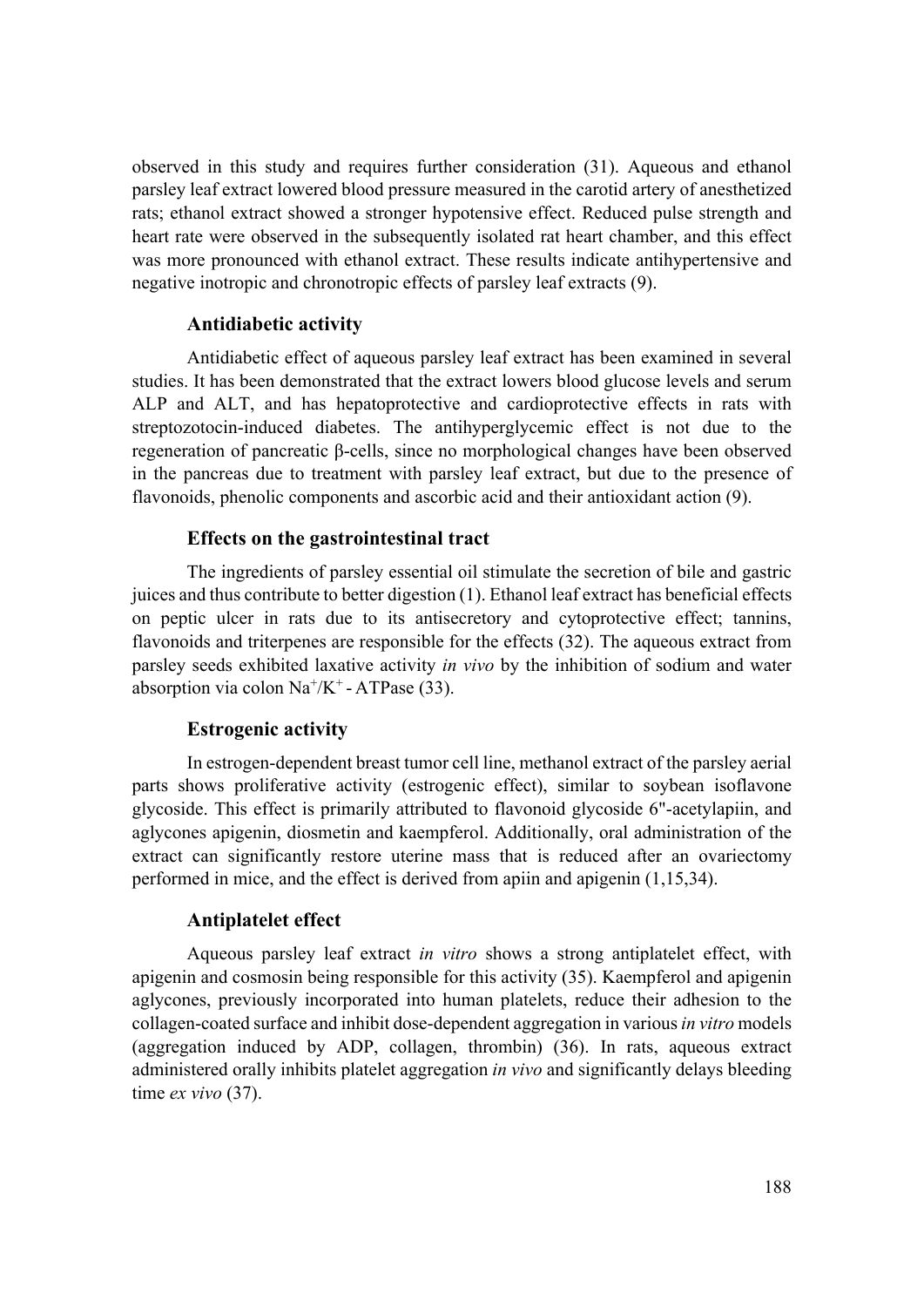#### **Other pharmacological and non-pharmacological effects**

*In vitro* studies have demonstrated the neuritogenic effect of falcarinol on paraneurons and the neuroprotective effect on induced neuronal apoptosis. In experiments on mice, scopolamine-induced memory deficits improved, which was thought to be a consequence of the aforementioned effects on neurons. Furthermore, falcarinol isolated from the root of *Angelica sinensis* acts by serotonin 5-HT7 receptors, which implies a potential serotonergic effect. Additional *in vivo* studies are necessary to determine whether falcarinol is a candidate for Alzheimer's disease treatment or for improvement in mood and behavior (12).

 Isolated oil of parsley fruit showed a protective effect on the reproductive system in zearalenone-caused toxicity in *in vivo* studies. An increased level of testosterone, number and motility of sperm was determined. Moreover, inhibition of chromosomal aberrations of germ cells caused by zearalenone was detected (38). The hydroalcoholic extract of parsley fruit showed significant analgesic effects in some studies conducted on mice (e.g. a test based on formalin-induced paw licking; on the other hand, there was no significant results in a test based on acetic acid-induced cramping) (39). Parsley root deodorant effect is becoming more frequently recognized, especially in the context of neutralizing the odor of garlic (8).

 Myristicin caused the inhibition of benz[a]pyrene-induced tumor development in studies on mice, possibly due to the stimulation of glutathione-S-transferase synthesis in liver and small intestine mucosa (1). Myristicin demonstrated hepatoprotective and anxiolytic effects in rats, and also insecticidal and anti-inflammatory activity. Additionally, myristicin metabolite named MMDA (3-methoxy-4,5 methylenedioxyamphetamine) acts as a monoamine oxidase inhibitor and agonist of serotonin receptor. It was reported that apiol can cause antipyretic, insecticidal, diuretic and antitumor effects (5). Essential oil acted as an immunosuppressant in *in vivo* studies. It caused the inhibition of splenocyte and macrophage (as major congenital immune cells) function, which led to a decrease in humoral and cellular immune response. Also, in higher concentrations, parsley essential oil suppressed the production of NO (40). An *in vitro* study on hamster lung fibroblasts, thyroid epithelial cells of rats and astrocytes isolated from neonatal mice has been conducted. In this study, geraldol (isolated from parsley) inhibited binding of NMO-IgG autoantibodies, which are present at 80% of NMO (*neuromyelitis optica*) patients, for aquaporin-4 (AQP4 – the most common water transport channel in astrocytes membrane) without affecting the physiological function of these channels (41).

## **Toxicity and side effects**

 After the ingestion of a regular amount of parsley leaf and root (as a spice), acute and chronic poisoning was not observed. Parsley fruit has never been used as a spice, because of phenylpropane derivatives which are toxic in high levels (1). Side effects were not detected after medical use of therapeutic dosages of parsley herb and root (7). Parsley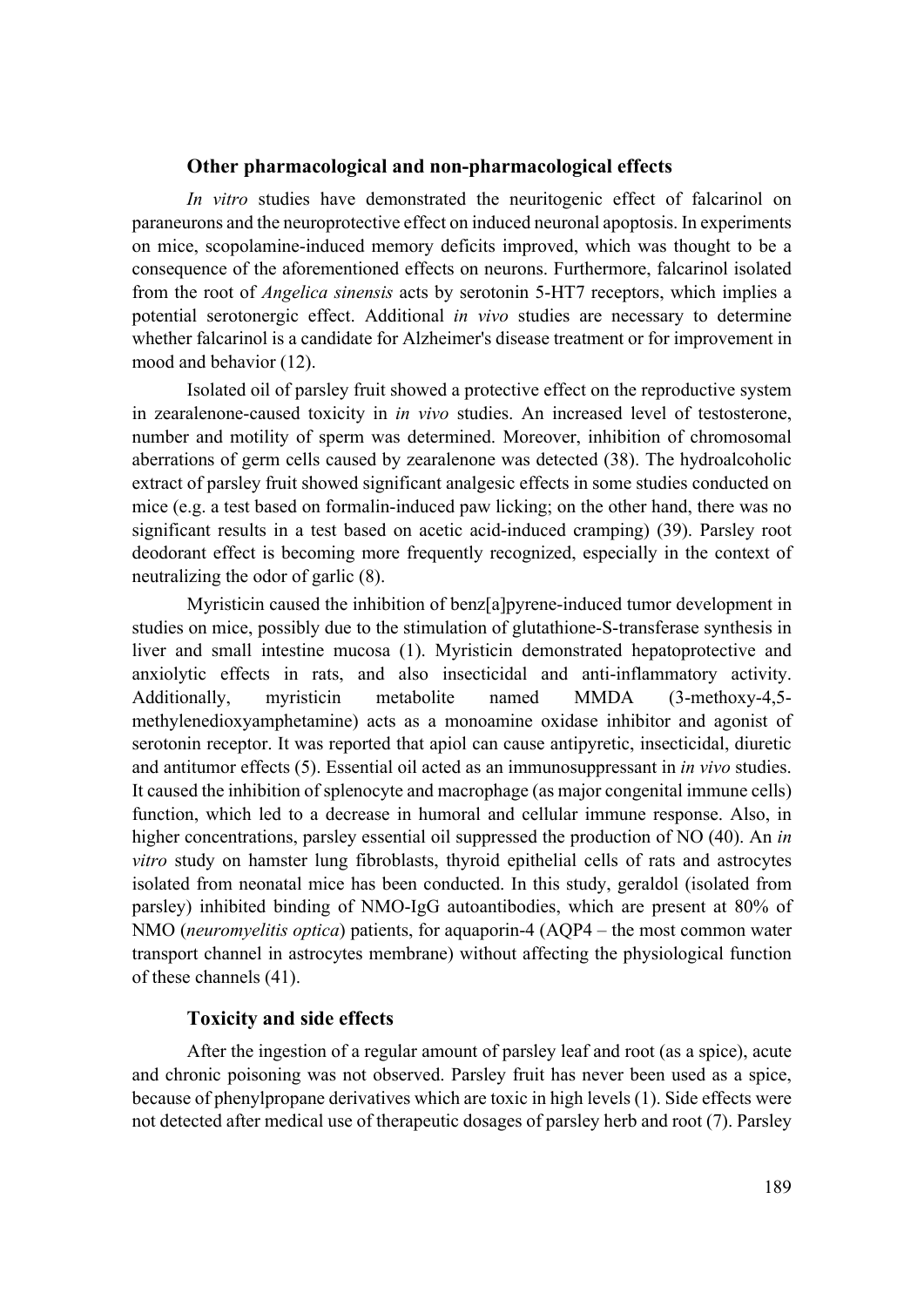has a low potential of sensibilization, but allergic reactions are possible and could be the consequence of contact with fresh plant, herbal drug or essential oil (1,6,7). Most frequently, they occur among people who are allergic to other plants from the Apiaceae family (e.g. celery, carrots and caraway) and among light-skinned people. Additionally, photodermatosis occurs in commonly exposed people (e.g. garden workers) after intensive contact with the fresh plant (1,7). Furanocoumarins (such as oxypeucedanin) and polyacetylenes (such as falcarinol) are responsible for this effect, but their levels in parsley are low, and desensitization may also occur after oral ingestion (1,6,9,12,42).

 The application of higher doses of the essential oil or products that contain high concentrations of the essential oil can cause poisoning. Symptoms include increased smooth muscle contractility, specifically in the bladder, intestine and uterus, also anuria, blood in the stool, general weakness, steatosis, hemolysis, methaemoglobinuria and bleeding of mucous membranes (7). Myristicin (0.01-0.05 mL/L), apiol (50-100 mg/L) and fruit essential oil abortifacient effect has been shown in some previous studies. This effect appears as a result of increased tonus and contractions in isolated guinea pig uterus. Essential oil leads to acute toxicity in high abortus-used doses by causing gastroenteritis, headache, kidney and liver damage, coma and death (1). Pure apiol in higher doses has abortifacient effect. Based on the available evidence, damage of liver parenchyma and heart arrhythmias were detected after an apiol overdose. However, it should be noted that all these effects were observed after the use of high doses of the essential oil (concentrated plant isolate) or pure isolated compounds, while there is no danger of intoxication after common use of parsley (8). Myristicin poses a hallucinogenic effect (contributed to his metabolite MMDA). Consequently, after ingestion of larger amounts of the essential oil, central excitation was noticed; drunkenness, strong irritations of gastrointestinal and urinary tract are also possible (5,8). Apiol and myristicin demonstrated hepatocarcinogenic effects (6).

## **The use of parsley in folk medicine**

 Parsley roots are useful for dysmenorrhea, nocturia in kids and as a stomachic (6,8). Parsley roots and herb are used for gastrointestinal problems, jaundice, kidney inflammation, as a diuretic and emmenagogues in treatment of menstrual problems and flatulence (1,7). The spasmolytic effect of parsley fruit can help with dysmenorrhea and menstrual cramps. Additionally, parsley fruit acts as an emmenagogues, galactagogue, stomachic and digestive, and it has also proven useful in relation to the disrupted function of kidneys and lower urinary tract (7,8).

 The use of parsley in folk medicine differs across the countries (9). In Serbia, parsley leaf is used as a diuretic, in the treatment of infections and diseases of the urinary system and in the treatment of fluid retention in the organism (43,44). In Iranian folk medicine, parsley is used as a carminative, astringent, gastrotonic, antidote, as well as for kidney stones, inflammation, amenorrhoea, halitosis and for improvement of digestion. Parsley leaf is known as a spice, diuretic and antitussive; additionally, the leaf can be significant in the treatment of dermatitis, vision problems, otitis etc. (9). In different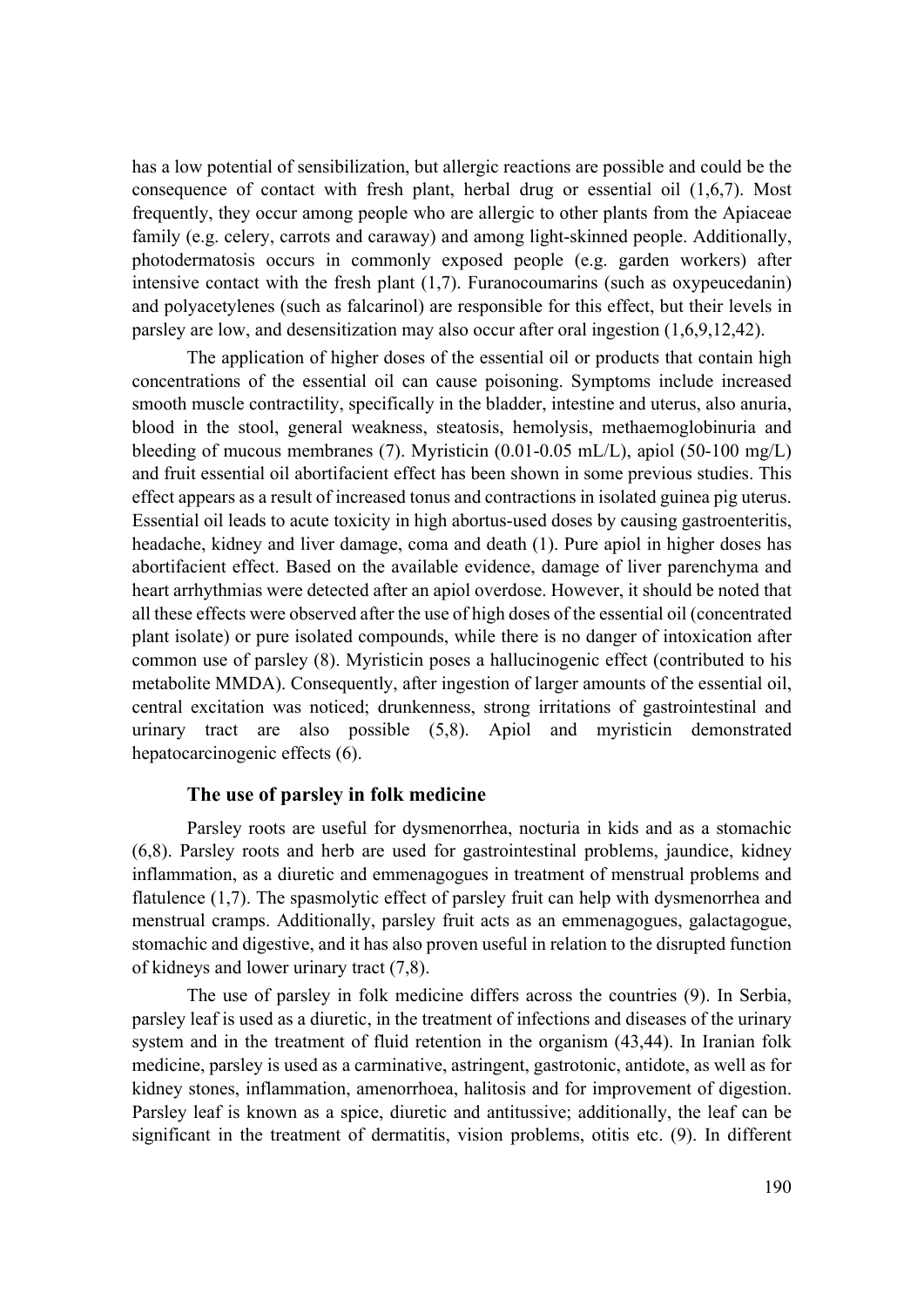countries such as Spain, Italy, Turkey, China, Iraq, Morocco and Peru, parsley is used for various purposes. It is thought that the leaf acts as a disinfectant, anticoagulant, antihypertensive, antihyperlipidemic, abortifacient. Also, the leaf showed beneficial effects in diabetes, cardiac and renal diseases, kidney stones, abdominal aches, hyperuricaemia, skin disease, lumbago, eczema, problems with appetite, nose bleeding, insect bites, anaemia, constipation, baldness, odontalgy, amenorrhea and dysmenorrhea (5,9). Aerial parts of parsley are used as abortifacients, while seeds are used as a carminative and in the treatment of gastritis (9).

## **Traditional use of parsley**

 Parsley roots and essential oil are used as a diuretic in urinary tract disease, as well as for irrigation for prevention or treatment of urinary stones. Contrary to herbal teas or herbal medicinal products, the essential oil is rarely used for therapeutic purposes (6). Parsley roots and herb are used for infections of the urinary tract and for kidney stones. Homeopathic preparations of parsley roots and herb are used for inflammation of the urinary tract and for sensitive bladder (7).

#### **Modern-day use of parsley**

 Parsley is known as an antioxidant and anti-inflammatory agent-rich plant (the leaves contain significant levels of polyphenols and flavonoids). Various possible therapeutic indications for parsley use could be based on these effects (23,28). Parsley represent a natural safe remedy which could be used as an anti-inflammatory (reduces inflammation, especially in joints), antihyperglycemic (decreases glucose level in blood of diabetes induced rats), antihyperlipidemic (by enhancing serum lipid profile), antihypertensive (diuretic effect also contributes to blood pressure lowering), hypouricemic (high level of antioxidative substances contributes to the reduction of hyperuricemia and gout effect on liver, kidney and other tissues) and antimicrobial agent (18,19,23,31). Additionally, hepatoprotective and cardioprotective effect, reduction of allergy symptoms, chronic bronchitis, skin diseases, cystitis, thrombosis, stroke and Alzheimer`s disease are promising, but human studies are still missing (9,13,18,23).

## **Contraindications**

 Parsley herbal drug-based preparations are contraindicated when used by people allergic to parsley or apiol. People with renal inflammatory disease may not use the herb and roots of parsley, as well as people with edema caused by insufficient heart or renal function when used as irrigation treatment. Also, in pregnant women, the use of herb, roots and fruit is contraindicated because of the abortive effect of parsley (1,7,8).

## **Conclusion**

 Parsley is an edible plant with positive effects on human health. Based on morphological characteristics, parsley is a classic representative of Apiaceae family, with fruit schizocarp rich in essential oil. *Petroselinum crispum* ssp. *foliosum* is generally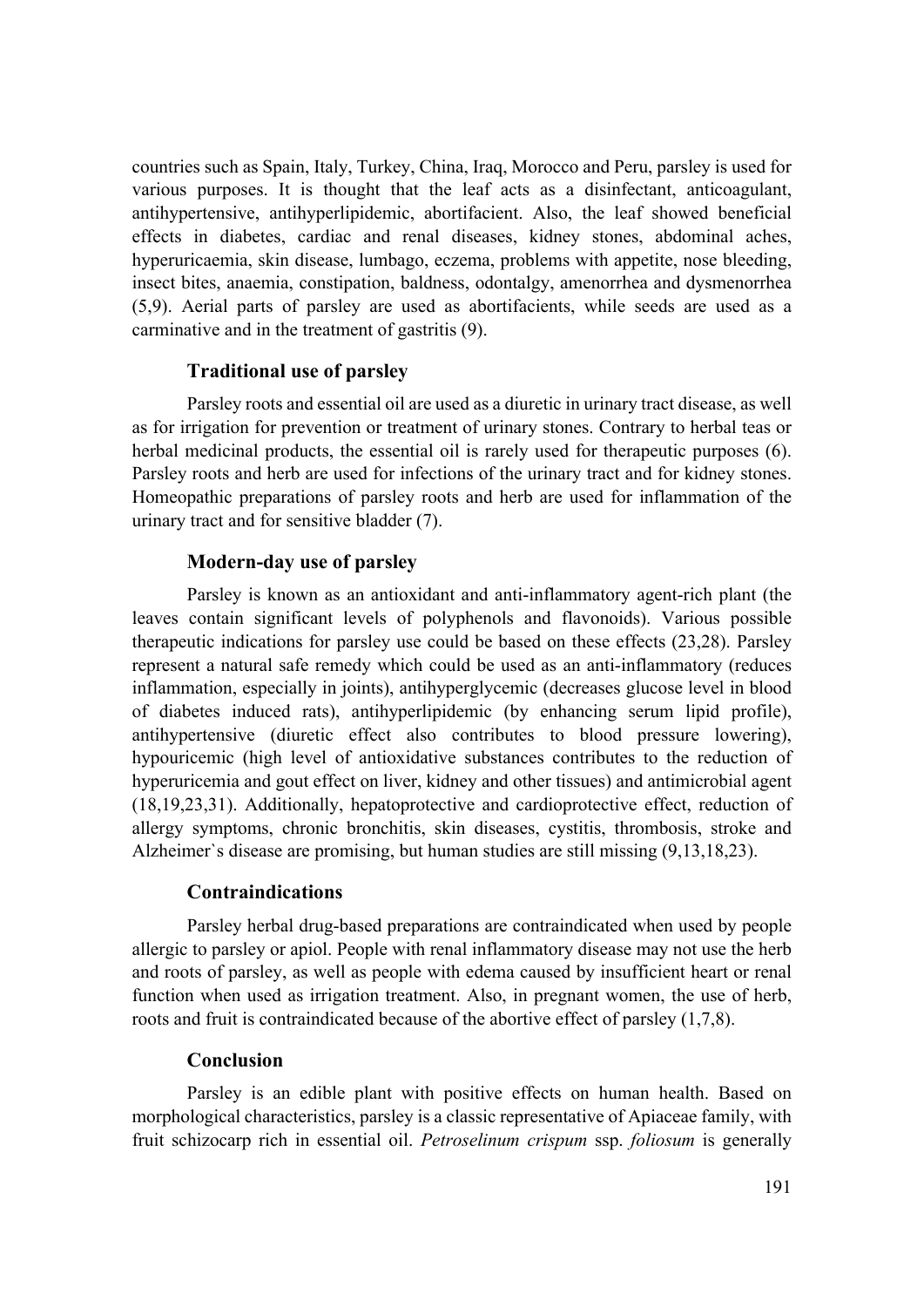richer in essential oil in comparison to *P. crispum* ssp*. tuberosum*. In the parsley fruit, the most common essential oil substances are phenylpropanoids. Apiol, myristicin and 1 allyl-2,3,4,5-tetramethoxybenzene were detected in the highest level. The chemical composition of essential oil differs between parsley parts and varieties, geographical location of cultivation, development stage of plant, seasonal variations, climatic conditions, genetic and other factors. In most cases, the main compound of the flat leaf form of parsley is apiol, and of the curly leaf form - myristicin. The essential oil of parsley roots is rich in monoterpenes, in essential oil of *P. crispum* ssp*. foliosum* roots terpinolene dominates, and in *P. crispum* ssp. *radicosum* β-pinene. Polyacetylenes are the main ingredients of *P. crispum* ssp. *tuberosum* roots. Flavonoids are the predominant compounds of parsley leaves (up to 3 times more in comparison to parsley fruit and roots). Apiin is considered the most important flavonoid detected. Oxypeucedanin, psoralen, bergaptene, xanthotoxin, imperatorin and isopimpinellin are relevant representatives of furanocoumarins. Parsley leaf is a significant source of minerals and vitamins.

 Parsley fruit, root, leaf and essential oil showed diuretic, spasmolytic and antiurolytic activity. Parsley leaf-based preparations demonstrated hypouricemic and, also antioxidative, anti-inflammatory, antibacterial, estrogenic, hypoglycemic, hypotensive and antiagregative effects in experiments, while fruit extract acted as a hypolipidemic, laxative and analgesic. Studies have indicated the importance of sesquiterpenes, as well as other substances that were present in lower concentrations, for the antioxidative effect of essential oil, while the weakening of antibacterial effect was also in correlation with the increased content of myristicin in the essential oil.

 Apiol and myristicin showed insecticidal and antitumor effects, while flavonoids were the carriers of antioxidative and anti-inflammatory activity of parsley. Falcarinol could be characterized as a cardio protective and a candidate for treatment of Alzheimer`s disease, mood and behavior disorders, but further *in vivo* research is needed.

 Allergic reactions manifested as photodermatosis are very rare. Adverse effects after the ingestion of therapeutic doses were not recorded, which qualifies this plant and its pharmacologically active compounds for further *in vivo* research and research on human subjects, in order to fulfill its therapeutic potential.

#### **References**

- 1. Teuscher E, Bauermann U, Werner M. Medicinal spices: A Handbook of Culinary Herbs, Spices, Spice Mixtures and Their Essential Oils. Florida: Medpharm Scientific Publishers, Stuttgart, CRC Press, Taylor and Francis Group; 2006. 460 p.
- 2. Evans WC. Trease and Evans Pharmacognosy. 16th ed. Saunders Elsevier; 2009. 603 p.
- 3. Nikolić V. Familija Apiaceae L. In: Josifović M, editor. Flora SR Srbije V. Beograd: Srpska akademija nauka i umetnosti; 1973; p. 183-9.
- 4. Jančić R, Lakušić B. Botanika farmaceutika, 6th ed. Beograd: Lento; 2017. 293 p.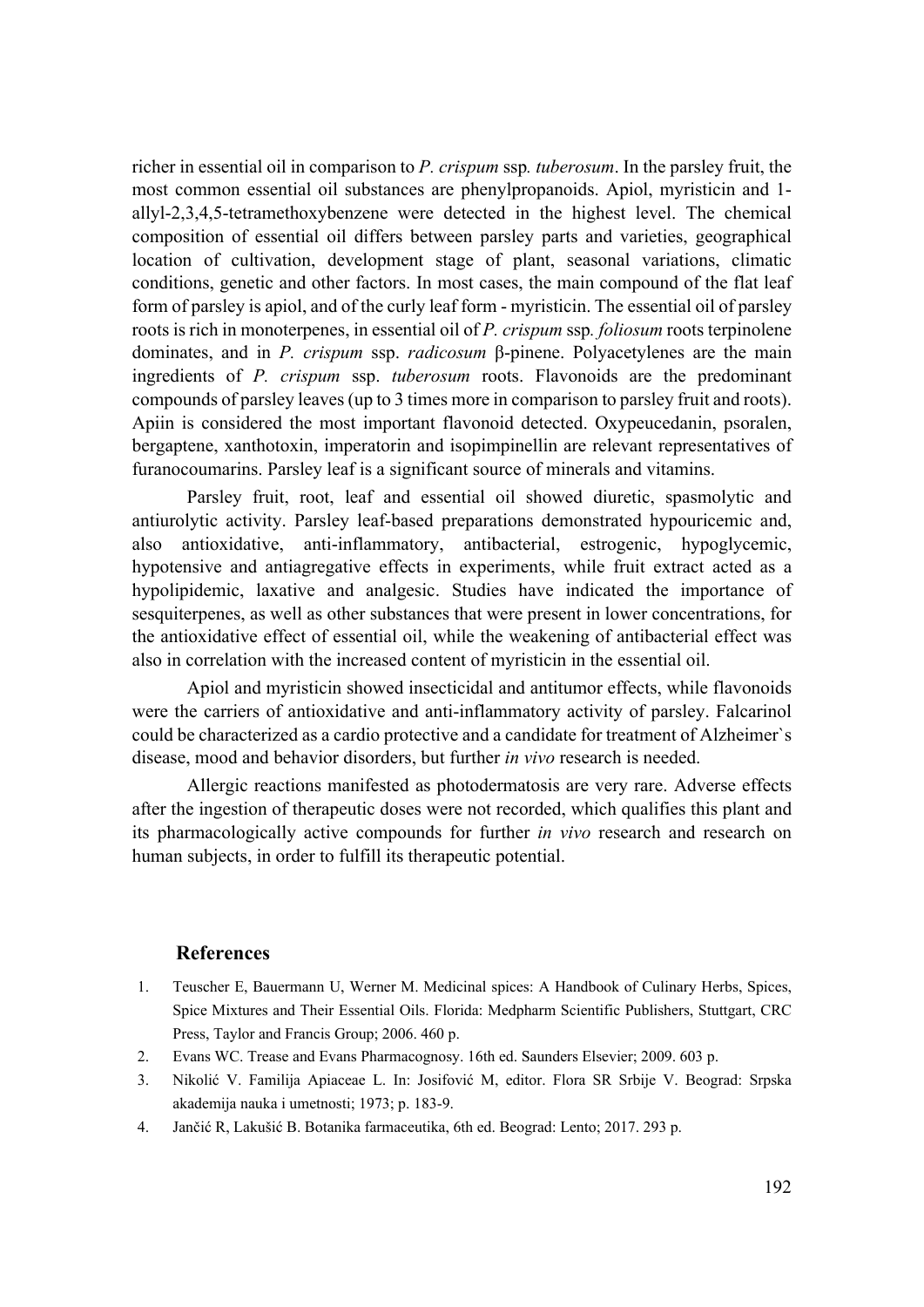- 5. Craft JD, Setzer WN. The volatile components of parsley, *Petroselinum crispum* (Mill.) Fuss. Am J Essent Oil Nat Prod. 2017;5(1):27-32.
- 6. Kovačević N. Osnovi farmakognozije, 3rd ed. Beograd: Srpska školska knjiga; 2004. 408 p.
- 7. Heber D. PDR for Herbal Medicines, 4th ed. Thomson Healthcare Inc.; 2007. 1026 p.
- 8. Wichtl M. Teedrogen und Phytopharmaka Ein Handbuch fur die Praxis auf wissenschaftlicher Grundlage. 4th ed. Stuttgart: Wissenschaftliche Verlagsgesellschaft; 2002. 441-8 p.
- 9. Farzaei MH, Abbasabadi Z, Ardekani MRS, Rahimi R, Farzaei F. Parsley: a review of ethnopharmacology, phytochemistry and biological activities. J Tradit Chin Med. 2013;33(6):815–26.
- 10. Marín I, Sayas-Barberá E, Viuda-Martos M, Navarro C, Sendra E. Chemical Composition, Antioxidant and Antimicrobial Activity of Essential Oils from Organic Fennel, Parsley, and Lavender from Spain. Foods. 2016;5:18.
- 11. Jugreeta BS, Mahomoodally MF. Essential oils from 9 exotic and endemic medicinal plants from Mauritius shows *in vitro* antibacterial and antibiotic potentiating activities. S Afr J Bot. 2020;132:355-62.
- 12. Christensen LP. Aliphatic C17-Polyacetylenes of the Falcarinol Type as Potential Health Promoting Compounds in Food Plants of the Apiaceae Family. Recent Pat Food Nutr Agric. 2011;3:64-77.
- 13. Fernandes A, Polyzos N, Petropoulos SA, Pinela J, Ardohain E, Moreira G *et al*. Phytochemical Composition and Nutritional Value of Pot-Grown Turnip-Rooted and Plain and Curly-Leafed Parsley Cultivars. Agronomy. 2020;10:1416-15.
- 14. Al-Yousofy F, Gumaih H, Ibrahim H, Alasbahy A. Parsley! Mechanism as antiurolithiasis remedy. Am J Clin Exp Urol. 2017;5(3):55-62.
- 15. Hozayen, WG, El-Desouky MA, Soliman HA, Ahmed RR, Khaliefa AK. Antiosteoporotic effect of *Petroselinum crispum*, *Ocimum basilicum* and *Cichorium intybus* L. in glucocorticoid-induced osteoporosis in rats. BMC Comp Alt Med. 2016;16:165.
- 16. Nirumand MC, Hajialyani M, Rahimi R, Farzaei MH, Zingue S, Nabavi SM *et al*. Dietary Plants for the Prevention and Management of Kidney Stones: Preclinical and Clinical Evidence and Molecular Mechanisms. Int J Mol Sci. 2018;19:765.
- 17. Epifanio NMM, Cavalcanti LRI, Santos KF, Duarte PSC, Kachlicki P, Ożarowski M *et al*. Chemical characterization and *in vivo* antioxidant activity of parsley (*Petroselinum crispum*) aqueous extract. Food Funct. 2020;11:5346–56.
- 18. El Rabey HA, Al-Seeni MN, Al-Ghamdi HB. Comparison between the Hypolipidemic Activity of Parsley and Carob in Hypercholesterolemic Male Rats. BioMed Res Int. doi: 10.1155/2017/3098745.
- 19. Kreydiyyeh SI, Usta J. Diuretic effect and mechanism of action of parsley. J Ethnopharmacol. 2002;79:353-7.
- 20. Alexander SPH. Flavonoids as antagonists at A1 adenosine receptors. Phytother Res. 2006;20:1009-12.
- 21. Moazedi AA, Mirzaie DN, Seyyednejad SM, Zadkarami MR, Amirzargar A. Spasmolytic effect of *Petroselinum crispum* (Parsley) on rat's ileum at different calcium chloride concentrations. Pak J Biol Sci. 2007;10(22):4036-42.
- 22. Branković S, Kitić D, Radenković M, Ivetić V, Veljković S, Nešić M. Relaxant activity of aqueous and ethanol extracts of parsley (*Petroselinum crispum* (Mill) Nym. ex A. W Hill, Apiaceae) on isolated ileum of rat. Med Pregl. 2010;63(7-8):475-8.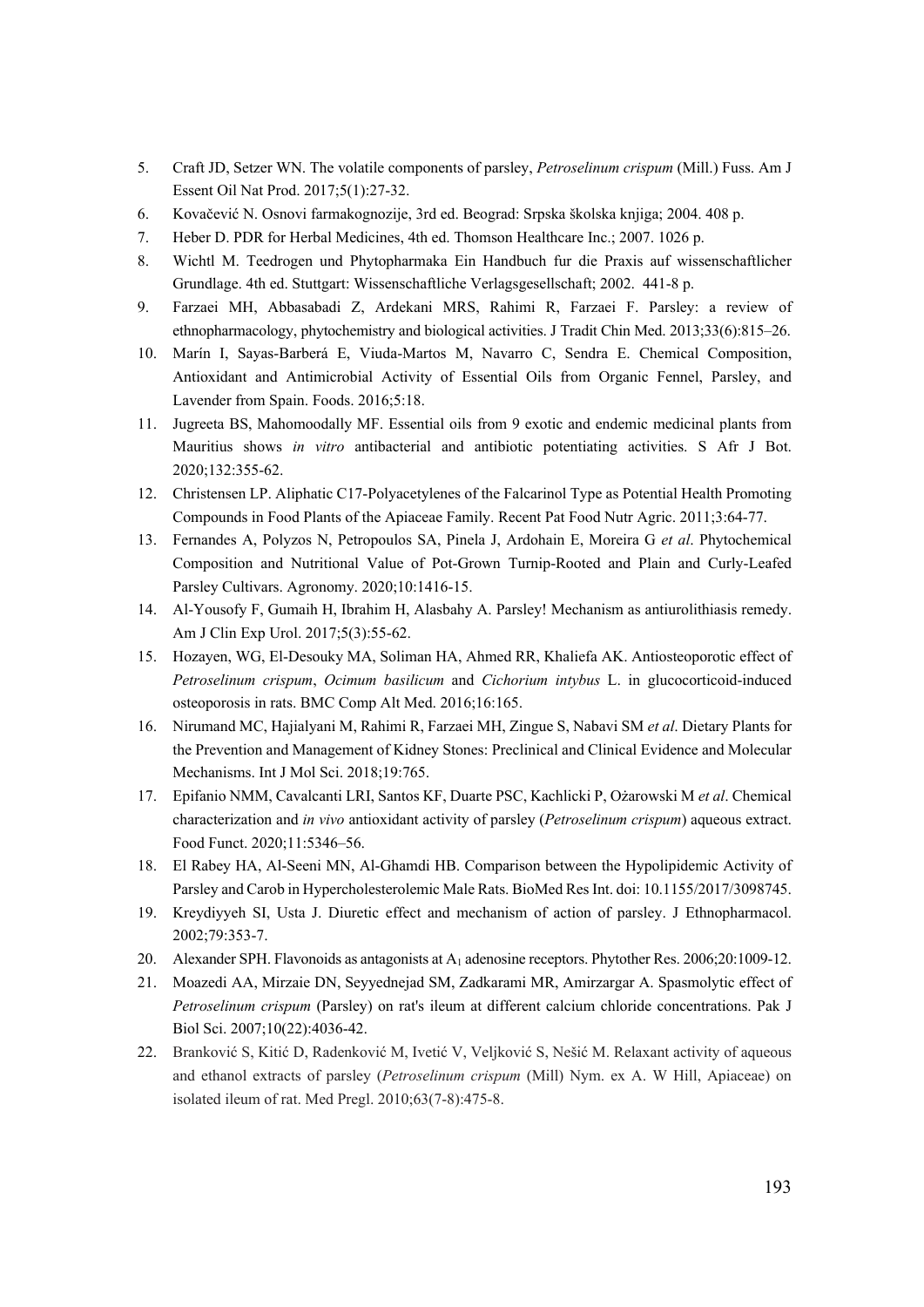- 23. Soliman MM, Nassan MA, Aldhahrani A, Althobaiti F, Mohamed WA. Molecular and Histopathological Study on the Ameliorative Impacts of *Petroselinum crispum* and *Apium graveolens* against Experimental Hyperuricemia. Sci Rep. 2020;10:9512.
- 24. Zhang H, Chen F, Wang X, Yao HY. Evaluation of antioxidant activity of parsley (*Petroselinum crispum*) essential oil and identification of its antioxidant constituents. Food Res Int. 2006;39(8):833-9.
- 25. Popović M., Kaurinović B, Jakovljević V, Mimica-Dukic N, Bursać M. Effect of parsley (*Petroselinum crispum* (Mill.) Nym. ex A.W. Hill, Apiaceae) extracts on some biochemical parameters of oxidative stress in mice treated with CCl4. Phytother Res. 2007;21:717-23.
- 26. Fejes S, Blázovics A, Lemberkovics E, Petri G, Szoke E, Kéry A. Free radical scavenging and membrane protective effects of methanol extracts from *Anthriscus cerefolium* L. (Hoffm.) and *Petroselinum crispum* (Mill.) nym. ex A.W. Hill. Phytother Res. 2000;14(5):362-5.
- 27. Nielsen SE, Young JF, Daneshvar B, Lauridsen ST, Knuthsen P, Sandström B *et al*. Effect of parsley (*Petroselinum crispum*) intake on urinary apigenin excretion, blood antioxidant enzymes and biomarkers for oxidative stress in human subjects. Br J Nutr. 1999;81(6):447-55.
- 28. Derouicha M, Bouhlali EDT, Hmidani A, Bammouc M, Bourkhis B, Sellamc K *et al*. Assessment of total polyphenols, flavonoids and anti-inflammatory potential of three Apiaceae species grown in the Southeast of Morocco. Sci Afr. 2020;9:e00507.
- 29. Wong PYY, Kitts DD. Studies on the dual antioxidant and antibacterial properties of parsley (*Petroselinum crispum*) and cilantro (*Coriandrum sativum*) extracts. Food Chem. 2006;97(3):505-15.
- 30. Ojala T, Remes S, Haansuu P, Vuorela H, Hiltunen R, Haahtela K *et al*. Antimicrobial activity of some coumarin containing herbal plants growing in Finland. J Ethnopharmacol. 2000;73(1-2):299-305.
- 31. Ajebli M, Eddouks M. Antihypertensive activity of *Petroselinum crispum* through inhibition of vascular calcium channels in rats. J Ethnopharmacol. 2019;242:112039.
- 32. Al-Howiriny T, Al-Sohaibani M, El-Tahir K, Rafatullah S. Prevention of experimentally-induced gastric ulcers in rats by an ethanolic extract of "Parsley" *Petroselinum crispum*. Am J Chin Med. 2003;31(5):699-711.
- 33. Kreydiyyeh SI, Usta J, Kaouk I, Sadi RA. The mechanism underlying the laxative properties of Parsley extract. Phytomedicine. 2001;8(5):382-8.
- 34. Yoshikawa M, Uemura T, Shimoda H, Kishi A, Kawahara Y, Matsuda H. Medicinal foodstuffs. XVIII. Phytoestrogens from the aerial part of *Petroselinum crispum* MIll. (Parsley) and structures of 6"-acetylapiin and a new monoterpene glycoside, petroside. Chem Pharm Bull (Tokyo). 2000;48(7):1039-44.
- 35. Chaves DS, Frattani FS, Assafim M, de Almeida AP, de Zingali RB, Costa SS.. Phenolic chemical composition of *Petroselinum crispum* extract and its effect on haemostasis. Nat Prod Commun. 2011;6(7):961-4.
- 36. Gadi D, Bnouham M, Aziz M, Ziyyat A, Legssyer A, Bruel A *et al*. Flavonoids purified from parsley inhibit human blood platelet aggregation and adhesion to collagen under flow. J Complement Integr Med. 2012;9:Article 19.
- 37. Gadi D, Bnouham M, Aziz M, Ziyyat A, Legssyer A, Legrand C *et al*. Parsley extract inhibits in vitro and ex vivo platelet aggregation and prolongs bleeding time in rats. J Ethnopharmacol. 2009;125(1):170-4.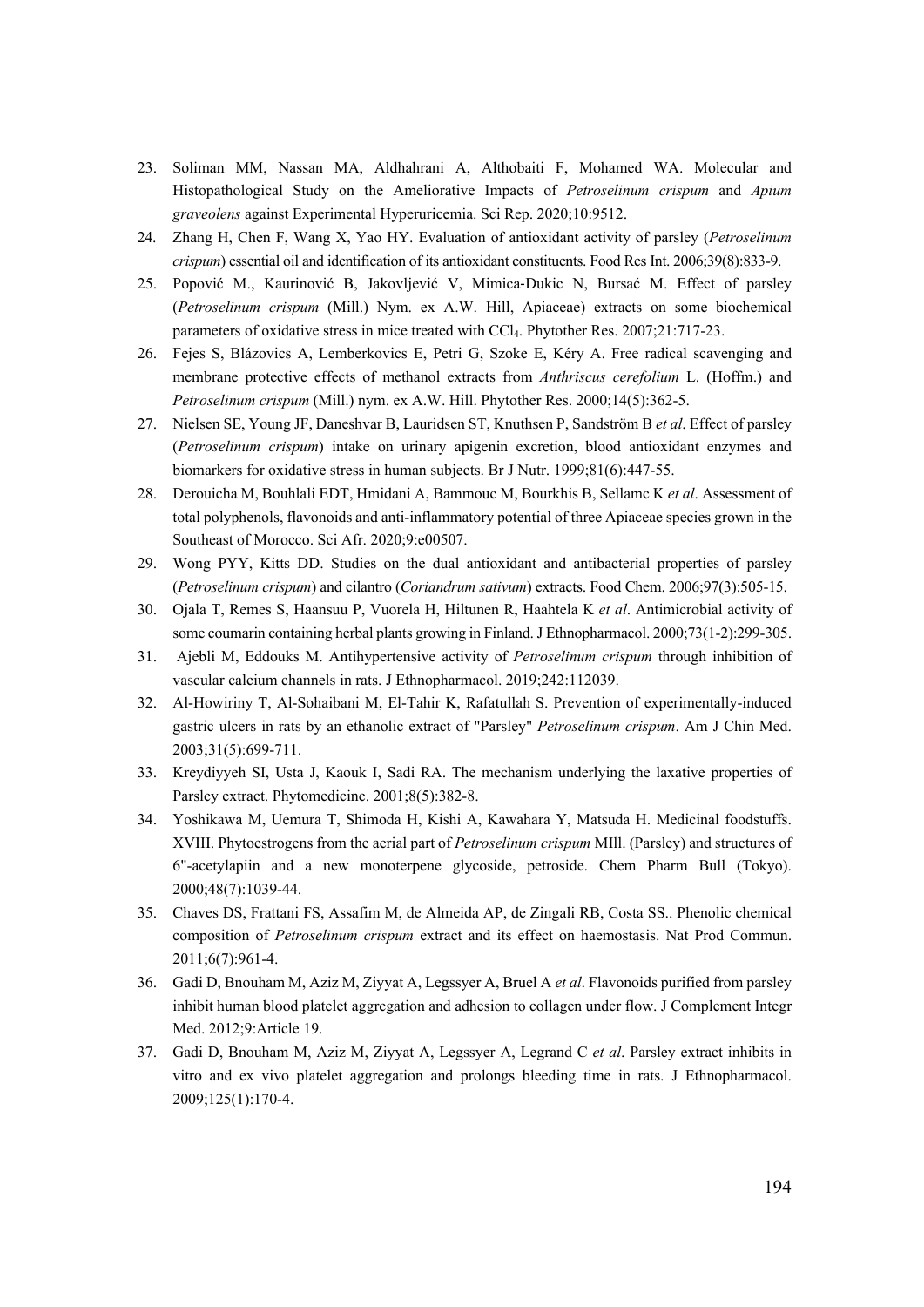- 38. Abdel-Wahhab MA, Abbes S, Salah-Abbes JB, Hassan AM, Oueslati R. Parsley oil protects against Zearalenone-induced alteration in reproductive function in male mice. Toxicol Lett. 2006;164:S266.
- 39. Behtash N, Kargarzadeh F, Shafaroudi H. Analgesic effects of seed extract from *Petroselinum crispum* (Tagetes minuta) in animal models. Toxicol Lett. 2008;180(Suppl5):S127-S128.
- 40. Yousofi A, Daneshmandi S, Soleimani N, Bagheri K, Karimi MH. Immunomodulatory effect of Parsley (*Petroselinum crispum*) essential oil on immune cells: mitogen-activated splenocytes and peritoneal macrophages. Immunopharmacol Immunotoxicol. 2012;34(2):303-8.
- 41. Wang J, Wang S, Sun M, Xu H, Liu W, Wang D *et al*. Identification of geraldol as an inhibitor of aquaporin-4 binding by NMO-IgG. Mol Med Rep. 2020;22:1111-18.
- 42. Peroutka R, Schulzová V, Botek P, Hajšlová J. Analysis of furanocoumarins in vegetables (Apiaceae) and citrus fruits (Rutaceae). J Sci Food Agric. 2007;87(11):2152-63.
- 43. Tucakov J. Lečenje biljem, 2nd ed. Beograd: Rad; 1984. 735 p.
- 44. Šavikin K, Zdunić G, Menković N, Živković J, Ćujić N, Tereščenko M *et al*. Ethnobotanical study on traditional use of medicinal plants in South-Western Serbia, Zlatibor district. J Ethnopharmacol. 2013;146 (3):803-10.